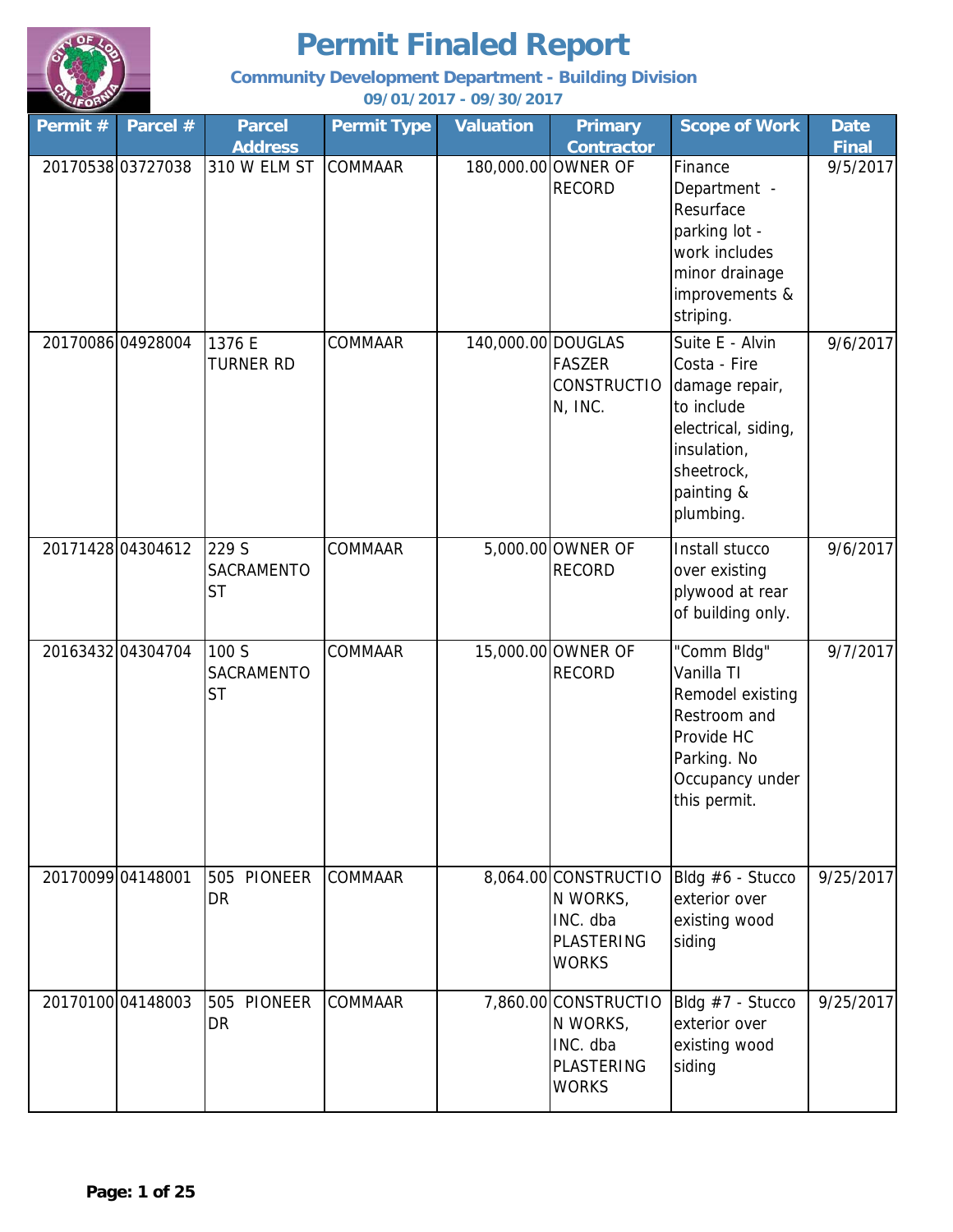

**Community Development Department - Building Division**

| Permit # | Parcel #          | <b>Parcel</b><br><b>Address</b>  | <b>Permit Type</b> | <b>Valuation</b> | <b>Primary</b><br><b>Contractor</b>                                                | <b>Scope of Work</b>                                                                                                                                                                                              | <b>Date</b><br><b>Final</b> |
|----------|-------------------|----------------------------------|--------------------|------------------|------------------------------------------------------------------------------------|-------------------------------------------------------------------------------------------------------------------------------------------------------------------------------------------------------------------|-----------------------------|
|          | 2017010104148004  | 505 PIONEER<br>DR                | <b>COMMAAR</b>     |                  | 11,058.00 CONSTRUCTIO<br>N WORKS,<br>INC. dba<br><b>PLASTERING</b><br><b>WORKS</b> | Bldg #8 - Stucco<br>exterior over<br>existing wood<br>siding                                                                                                                                                      | 9/25/2017                   |
|          | 20171647 04302517 | 9 W LOCUST<br><b>ST</b>          | <b>COMMAAR</b>     |                  | 45,000.00 HENDERSON<br>BROS. CO. INC. Company -                                    | 5 Window Beer<br>Install new HVAC<br>systems                                                                                                                                                                      | 9/28/2017                   |
|          | 20170895 04304704 | 100 S<br>SACRAMENTO<br><b>ST</b> | <b>COMMTI</b>      |                  | 1,500.00 OWNER OF<br><b>RECORD</b>                                                 | Suite A - Tenant<br>Improvement for<br>"Idol Beer<br>Works" - Update<br>lighting &<br>storage areas,<br>install walk-in<br>coolers &<br>electrical for<br>compressors,<br>chillers & brew<br>house.               | 9/7/2017                    |
|          | 2017166204919044  | 271 S GUILD<br>AV                | <b>COMMTI</b>      |                  | 100.00 OWNER OF<br><b>RECORD</b>                                                   | Suite B - Tenant<br>Improvement -<br>Change of use -<br>Royalty Projects -<br>Window tinting<br>& wraps                                                                                                           | 9/13/2017                   |
|          | 20162468 04302517 | 9 W LOCUST<br><b>ST</b>          | <b>COMMTI</b>      |                  | 10,000.00 OWNER OF<br><b>RECORD</b>                                                | Tenant<br>Improvement -<br>"5 Window Beer<br>Co" - Change of<br>use to a micro<br>brewery. Putting<br>in floor drains &<br>bar & Type 2<br>hood. Fire<br>sprinkler<br>alterations to be<br>on separate<br>permit. | 9/28/2017                   |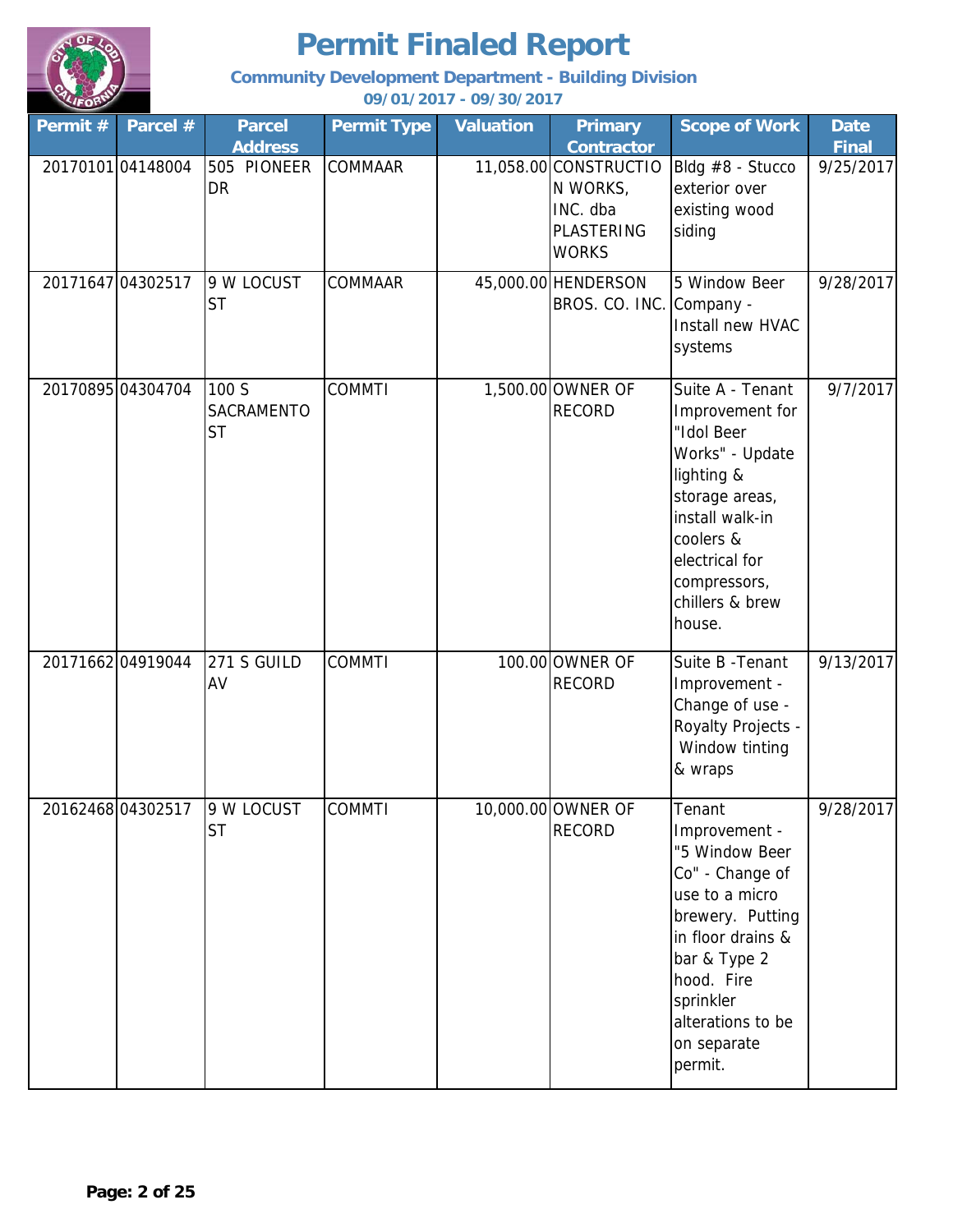

**Community Development Department - Building Division**

| Permit # | Parcel #          | <b>Parcel</b>                      | <b>Permit Type</b> | <b>Valuation</b> | <b>Primary</b>                             | <b>Scope of Work</b>                                                                                                                                                                                                                                                              | <b>Date</b>  |
|----------|-------------------|------------------------------------|--------------------|------------------|--------------------------------------------|-----------------------------------------------------------------------------------------------------------------------------------------------------------------------------------------------------------------------------------------------------------------------------------|--------------|
|          |                   | <b>Address</b>                     |                    |                  | <b>Contractor</b>                          |                                                                                                                                                                                                                                                                                   | <b>Final</b> |
|          | 20171125 04303532 | 37 N.<br>SACRAMENTO<br><b>ST</b>   | <b>DEMOLISH</b>    |                  | 1,000.00 KOROCK<br><b>CONSTRUCTIO</b><br>N | Demolish (2)<br>existing steel<br>storage buildings<br>- Building A &<br>Building B. In<br>alley.<br>Foundation to<br>remain. No<br>digging to be<br>done.                                                                                                                        | 9/6/2017     |
|          | 20171500 03133009 | 1833W<br><b>KETTLEMAN LN</b>       | <b>DEMOLISH</b>    |                  | 24,000.00 JIM THORPE<br>OIL INC            | Demolish single<br>family dwelling<br>and attached<br>garage                                                                                                                                                                                                                      | 9/13/2017    |
|          | 20162440 02903069 | 2000 W<br><b>TURNER RD</b>         | <b>DEMOLISH</b>    |                  | 15,000.00 Bruce Whittle<br>Electric        | Remove<br>electrical<br>equipment at<br>General Mills. Lot<br>9005 at<br>Warehouse E.<br>Lot 8974 & 1470<br>at Warehouse D.<br>Lot 843 and<br>1277-1284 at<br>CP1. Lot 8374<br>and 8840 at<br>Betty Crocker.<br>Lot 6775 at<br>Boiler Room. Lot<br>9131, 1787 and<br>9204 at CP2. | 9/19/2017    |
|          | 20171291 04304306 | 101 S SCHOOL DEMOLISH<br><b>ST</b> |                    |                  | 20,000.00 OWNER OF<br><b>RECORD</b>        | Interior<br>demolition only                                                                                                                                                                                                                                                       | 9/21/2017    |
|          | 20171767 03704310 | 8 N<br><b>FAIRMONT AV</b>          | <b>ELECSERV</b>    |                  | 900.00 MISSION<br><b>ELECTRIC</b>          | Install new 200<br>amp main at<br>new location                                                                                                                                                                                                                                    | 9/8/2017     |
| 20171905 |                   |                                    | <b>ELECSERV</b>    |                  | 2,000.00 OWNER OF<br><b>RECORD</b>         | @NW Corner of<br>Stockton<br>St/Harney Lane -<br>100 amp traffic<br>signal service                                                                                                                                                                                                | 9/13/2017    |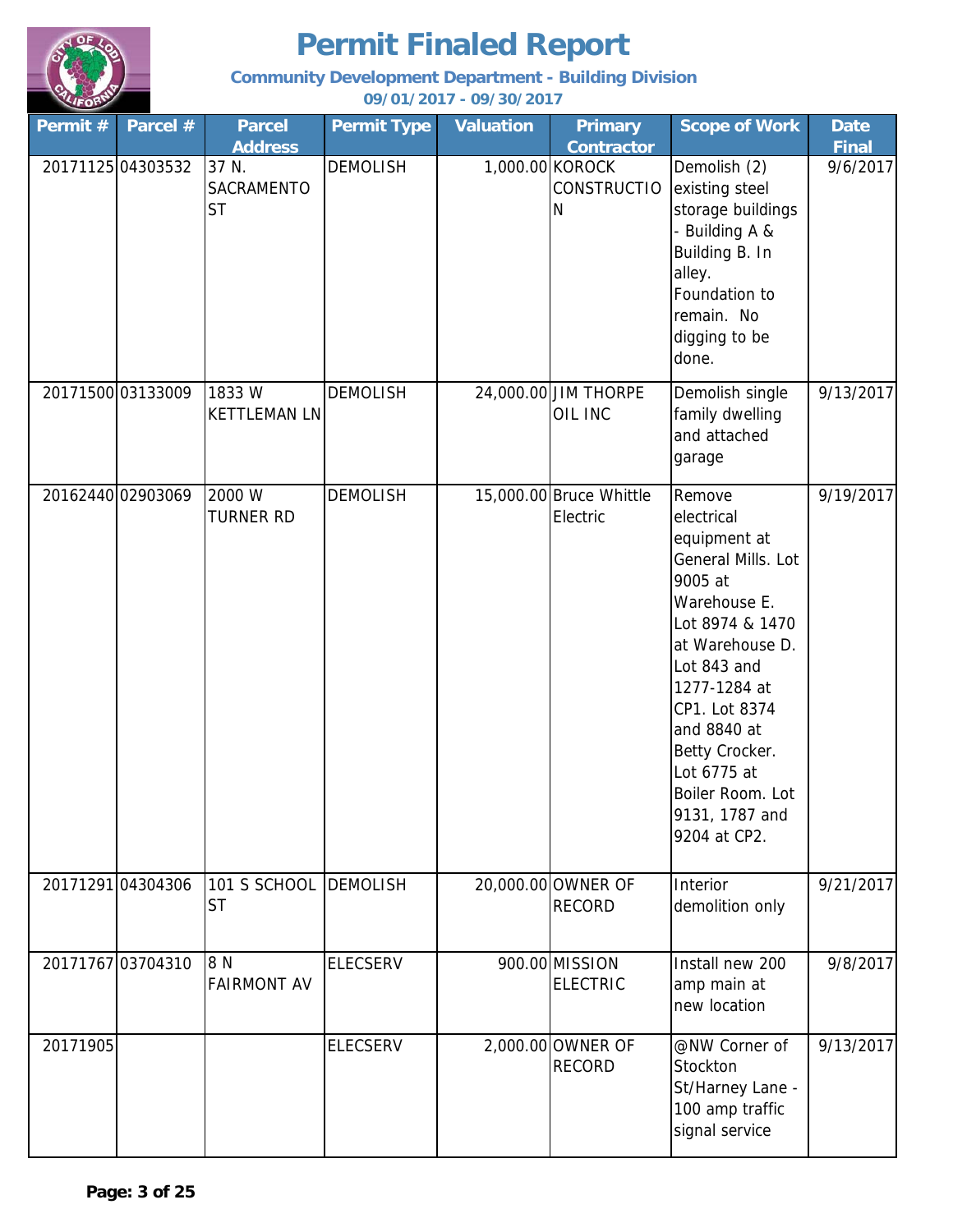

**Community Development Department - Building Division**

| Permit #          | Parcel #          | <b>Parcel</b><br><b>Address</b>  | <b>Permit Type</b> | <b>Valuation</b>  | <b>Primary</b><br><b>Contractor</b>                                                                 | <b>Scope of Work</b>                                                                                                                          | <b>Date</b><br><b>Final</b> |
|-------------------|-------------------|----------------------------------|--------------------|-------------------|-----------------------------------------------------------------------------------------------------|-----------------------------------------------------------------------------------------------------------------------------------------------|-----------------------------|
| 20171906          |                   |                                  | <b>ELECSERV</b>    |                   | 2,000.00 OWNER OF<br><b>RECORD</b>                                                                  | At NE Corner of<br><b>Hutchins</b><br>St/Harney Lane -<br>100 amp traffic<br>signal service                                                   | 9/13/2017                   |
| 20170543 03522036 |                   | 1501 LAKE ST ELECSERV            |                    |                   | 1,650.00 AGANS &<br>AGANS INC.<br>DBA: A & A<br><b>ELECTRIC</b>                                     | Service upgrade<br>from 100 amp to<br>200 amp (new<br>location)                                                                               | 9/18/2017                   |
|                   | 20170647 03716014 | 900 W PINE ST ELECSERV           |                    |                   | 1,500.00 AGANS &<br>AGANS INC.<br>DBA: A & A<br><b>ELECTRIC</b>                                     | Trench<br>underground to<br>new 200 amp<br>meter main                                                                                         | 9/20/2017                   |
| 20161467 04744035 |                   | 642 JOAQUIN<br><b>ST</b>         | <b>ELECSERV</b>    |                   | 1,000.00 JG Electric                                                                                | Upgrade existing<br>main panel from<br>100 amp to 125<br>amp (same<br>location)                                                               | 9/25/2017                   |
|                   | 20160467 04533004 | 820 S<br>SACRAMENTO<br><b>ST</b> | <b>ELECSERV</b>    | 30,000.00 DIEHL'S | <b>ELECTRIC</b>                                                                                     | "Lodi Iron<br>Works" Add (1)<br>2000 amp<br>transformer, (1)<br>2000 amp switch<br>gear, (1) 1200<br>amp panel, and<br>(2) 400 amp<br>panels. | 9/25/2017                   |
|                   | 2016098302711016  | 701 S<br><b>WILLOW AV</b>        | <b>ELECSERV</b>    |                   | 1,000.00 JG Electric                                                                                | Upgrade existing<br>100 amp panel<br>to 200 amps<br>(same location)                                                                           | 9/26/2017                   |
| 20171264 06225027 |                   | 205<br><b>VINEYARD DR</b>        | <b>EQUIP</b>       |                   | 5,000.00 ANGKOR<br><b>HEATING AIR</b><br>CONDITIONING HVAC package<br>&<br><b>REFRIGERATIO</b><br>N | @2347 Aspen<br>Grove Dr - 2-ton<br>unit change out<br>on rooftop                                                                              | 9/5/2017                    |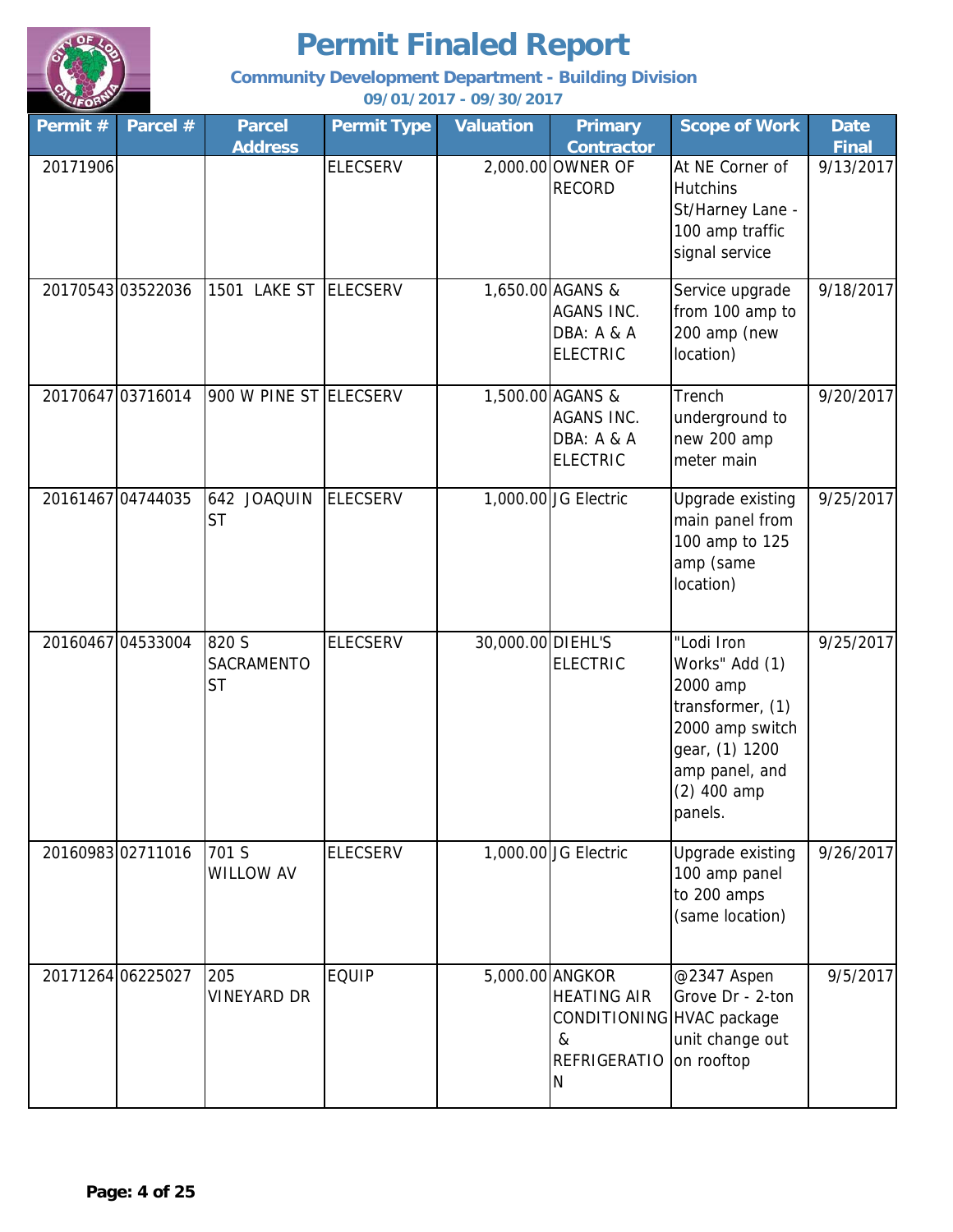

**Community Development Department - Building Division**

| Permit # | Parcel #                | <b>Parcel</b><br><b>Address</b>      | <b>Permit Type</b> | <b>Valuation</b> | <b>Primary</b><br><b>Contractor</b>                                                               | <b>Scope of Work</b>                                                                                          | <b>Date</b><br><b>Final</b> |
|----------|-------------------------|--------------------------------------|--------------------|------------------|---------------------------------------------------------------------------------------------------|---------------------------------------------------------------------------------------------------------------|-----------------------------|
|          | 20171280 06225032       | 2346 ASPEN<br><b>GROVE DR</b>        | <b>EQUIP</b>       |                  | 6,000.00 ANGKOR<br><b>HEATING AIR</b><br>CONDITIONING<br>&<br><b>REFRIGERATIO</b><br>N            | HVAC package<br>unit change out                                                                               | 9/5/2017                    |
|          | 2017162303519024        | 709<br><b>HOWARD</b><br><b>ST</b>    | <b>EQUIP</b>       |                  | 8,676.00 ALL AIR INC.<br><b>DBA ALL AIR</b><br><b>HEATING &amp;</b><br><b>AIR</b><br>CONDITIONING | Replace HVAC<br>split system - like<br>for like                                                               | 9/5/2017                    |
|          | 20171843 02944033       | 2921<br><b>SWEETWOOD</b><br>DR       | <b>EQUIP</b>       | 9,250.00 BAKERS  | HEATING & AIR out furnace &                                                                       | HVAC change<br>coil - garage,<br>condenser-<br>ground.                                                        | 9/5/2017                    |
|          | 2017165903307237        | 1543 W VINE<br><b>ST</b>             | <b>EQUIP</b>       | 13,978.00 BELL   | <b>BROTHER'S</b><br><b>HEATING AND</b><br>AIR INC.                                                | <b>HVAC Change</b><br>out split system<br>same location                                                       | 9/6/2017                    |
|          | 20171925 058065010 2700 | <b>REYNOLDS</b><br><b>RANCH PKWY</b> | <b>EQUIP</b>       |                  | 2,500.00 S R BRAY LLC<br>DBA: POWER<br><b>PLUS</b>                                                | Install 100 AMP<br>Temporary<br>Power Pole for<br><b>Temporary Sales</b><br>Trailer and<br>construction site. | 9/7/2017                    |
|          | 20171607 03704106       | 1001 W ELM<br><b>ST</b>              | <b>EQUIP</b>       | 3,500.00 TNT     | <b>HEATING &amp; AIR out condensor</b>                                                            | <b>HVAC change</b><br>and coil.                                                                               | 9/7/2017                    |
|          | 2017161903928015        | 514 WILLOW<br><b>GLEN DR</b>         | <b>EQUIP</b>       | 12,000.00 CENCAL | MECHANICAL<br>HEATING & AIR split system                                                          | <b>HVAC</b><br>replacement -                                                                                  | 9/7/2017                    |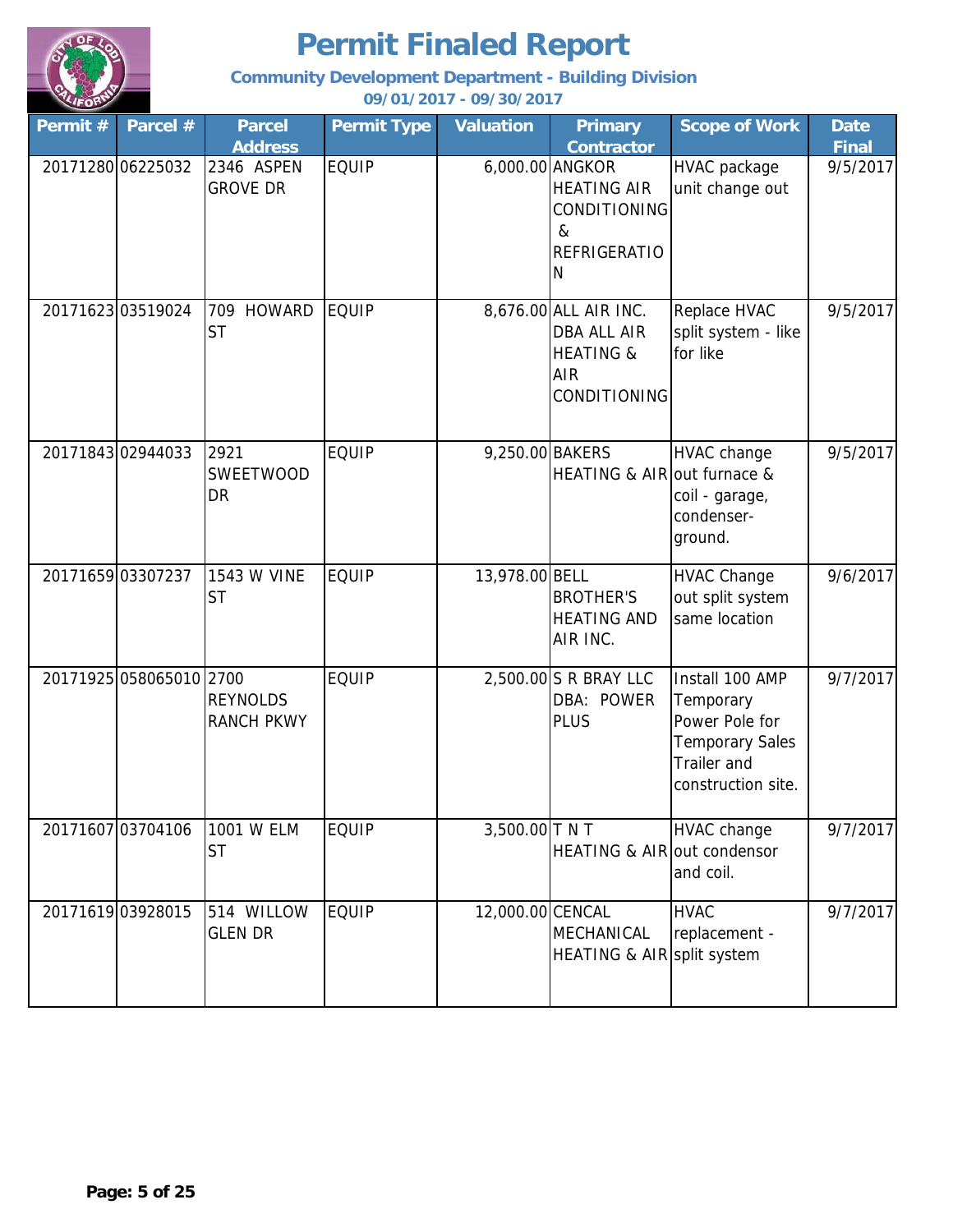

**Community Development Department - Building Division**

| Permit # | Parcel #          | <b>Parcel</b>                     | <b>Permit Type</b> | <b>Valuation</b> | <b>Primary</b>                                                                      | <b>Scope of Work</b>                                                                                                                    | <b>Date</b> |
|----------|-------------------|-----------------------------------|--------------------|------------------|-------------------------------------------------------------------------------------|-----------------------------------------------------------------------------------------------------------------------------------------|-------------|
|          |                   | <b>Address</b>                    |                    |                  | <b>Contractor</b>                                                                   |                                                                                                                                         | Final       |
|          | 2016131904512312  | 1244 S<br>CHURCH ST               | <b>EQUIP</b>       | 28,356.00 BELL   | <b>BROTHER'S</b><br><b>HEATING AND</b><br>AIR INC.                                  | "Duplex" located<br>at 1244 S Church<br>St and 115<br>Tamarack Dr.<br>Replace split<br>systems and<br>ductwork in both<br>units.        | 9/8/2017    |
|          | 20171372 03305025 | 1901 W VINE<br><b>ST</b>          | <b>EQUIP</b>       | 13,275.00 BELL   | <b>BROTHER'S</b><br><b>HEATING AND</b><br>AIR INC.                                  | HVAC change<br>out - same<br>location - split<br>system - ground<br>and Closet                                                          | 9/8/2017    |
|          | 20171657 06203029 | 308<br><b>MENDOCINO</b><br>DR     | <b>EQUIP</b>       |                  | 2,400.00 EASTWOOD<br><b>AIR</b>                                                     | <b>HVAC</b><br>replacement<br>package unit<br>remove and<br>replace same<br>unit. Previous<br>contractor did<br>not install<br>properly | 9/8/2017    |
|          | 20162277 03320004 | <b>STURLA</b><br>607<br><b>ST</b> | <b>EQUIP</b>       |                  | 1,400.00 PHIL AND<br><b>PAUL'S</b><br><b>PLUMBING</b>                               | Replace Water<br>Heater in garage                                                                                                       | 9/9/2017    |
|          | 20171787 02722010 | 2322 W VINE<br><b>ST</b>          | <b>EQUIP</b>       |                  | 5,800.00 LODI SERVICE<br><b>HEATING &amp;</b><br>COOLING                            | change out<br>existing A/C unit<br>only - same<br>location (Ground)                                                                     | 9/12/2017   |
|          | 20171590 04114035 | 604 N<br>CHURCH ST                | <b>EQUIP</b>       | 7,782.00 DEREK   | <b>SAWYERS</b><br><b>SMART</b><br><b>SNERGY</b><br><b>HEATING &amp;</b><br>AIR INC. | Replace split<br>system like for<br>like. Furnace in<br>basement,<br>Condensor on<br>ground in back                                     | 9/12/2017   |
|          | 20171670 04717009 | 224 E EDEN ST EQUIP               |                    | 9,267.00 ABC     | <b>PLUMBING</b><br>HEATING &<br>AIR<br>CONDITIONING back.                           | Replace sewer<br>and water line<br>appx 90 LF from<br>house to alley in                                                                 | 9/12/2017   |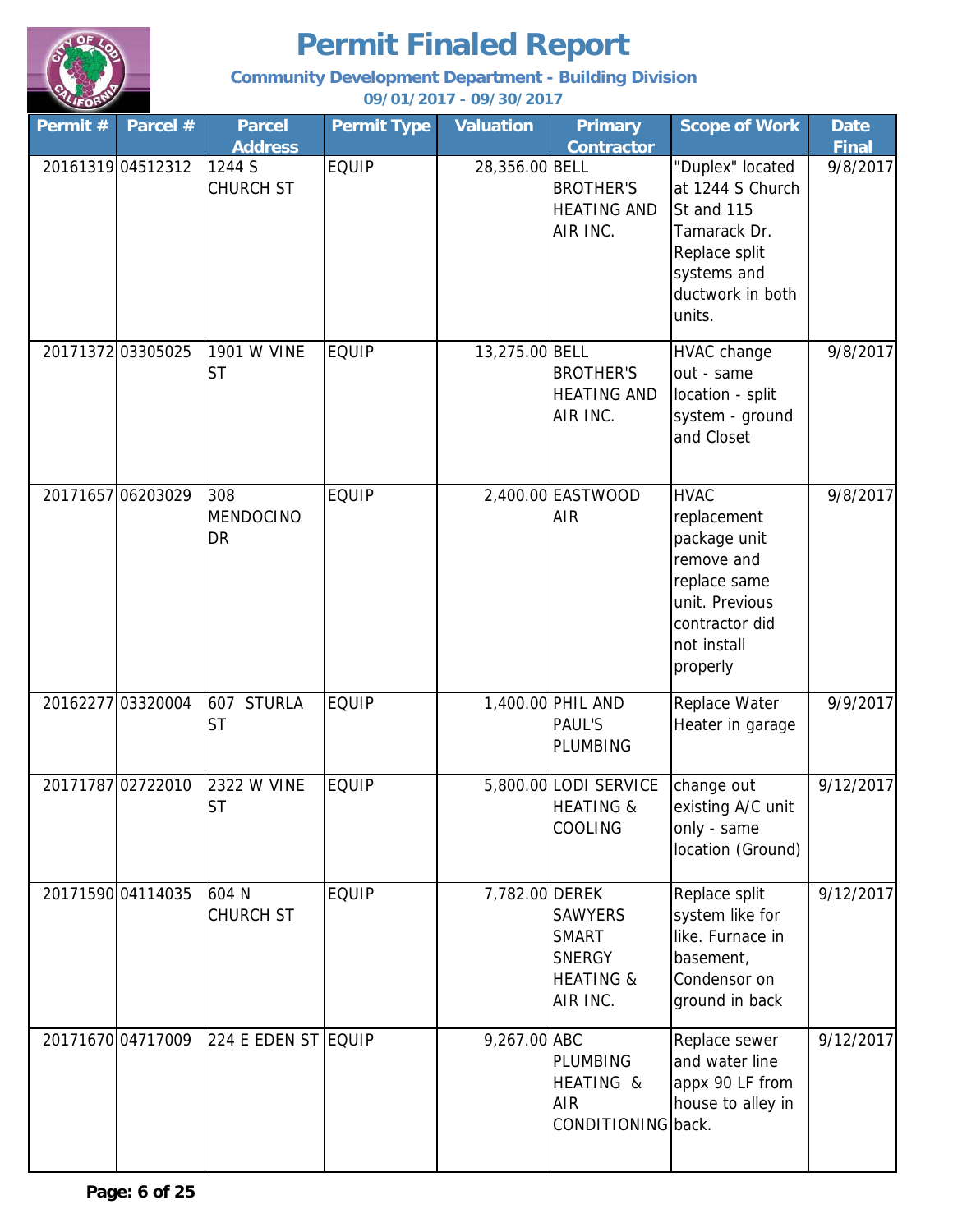

**Community Development Department - Building Division**

| Permit $#$ | Parcel #          | <b>Parcel</b><br><b>Address</b> | <b>Permit Type</b> | <b>Valuation</b> | <b>Primary</b><br><b>Contractor</b>                                                           | <b>Scope of Work</b>                                                                                                        | <b>Date</b><br><b>Final</b> |
|------------|-------------------|---------------------------------|--------------------|------------------|-----------------------------------------------------------------------------------------------|-----------------------------------------------------------------------------------------------------------------------------|-----------------------------|
|            | 20171699 02930036 | 2923<br><b>ROSEWOOD</b><br>DR   | <b>EQUIP</b>       |                  | 9,000.00 EASTWOOD<br><b>AIR</b>                                                               | HVAC changeout<br>split system like<br>for like AC<br>outside on<br>fround furnace in<br>garage                             | 9/13/2017                   |
|            | 20172048 06234046 | 1801<br>SONGBIRD PL             | <b>EQUIP</b>       | 8,200.00 KEVIN   | <b>JORDAN</b><br><b>HEATING &amp;</b><br><b>AIR</b><br><b>CONDITIONING</b><br><b>SERVICES</b> | <b>HVAC changeout</b><br>package unit on<br>roof. Like for like.                                                            | 9/14/2017                   |
|            | 2017187103921021  | 650 ROPER AV EQUIP              |                    |                  | 7,580.00 COMFORT AIR,<br>INC.                                                                 | Replace existing<br><b>HVAC split</b><br>system - located<br>in outside closet<br>and on the<br>ground in the<br>side yard. | 9/14/2017                   |
|            | 20171867 03714002 | 809 W<br><b>LOCUST ST</b>       | <b>EQUIP</b>       |                  | 7,000.00 EASTWOOD<br><b>AIR</b>                                                               | HVAC change<br>out-like for like -<br>gas package unit<br>on roof.                                                          | 9/14/2017                   |
|            | 20172079 04731118 | 433 CHERRY<br><b>ST</b>         | <b>EQUIP</b>       |                  | 5,100.00 TIRADO'S<br><b>HEATING AND</b><br><b>AIR</b><br>CONDITIONING                         | Apt #2 - HVAC<br>roof pack change<br>out                                                                                    | 9/18/2017                   |
|            | 2017210803940063  | 1017 W<br><b>TURNER RD</b>      | <b>EQUIP</b>       | 1,750.00 WATER   | <b>HEATER</b><br><b>EXPERTS</b>                                                               | Replace Water<br>Heater located in<br>garage. Like for<br>like.                                                             | 9/19/2017                   |
|            | 20172015 03124035 | 1926<br><b>BRIDGEWOOD</b><br>DR | <b>EQUIP</b>       |                  | 1,400.00 CALIFORNIA<br><b>DELTA</b><br>MECHANICAL                                             | Replace Water<br>Heater in garage.                                                                                          | 9/19/2017                   |
|            | 20172012 03908008 | 938 W<br><b>TURNER RD</b>       | <b>EQUIP</b>       |                  | 1,000.00 OWNER OF<br><b>RECORD</b>                                                            | Replace 54LF<br>sewer line atback<br>of house to<br>property line.                                                          | 9/19/2017                   |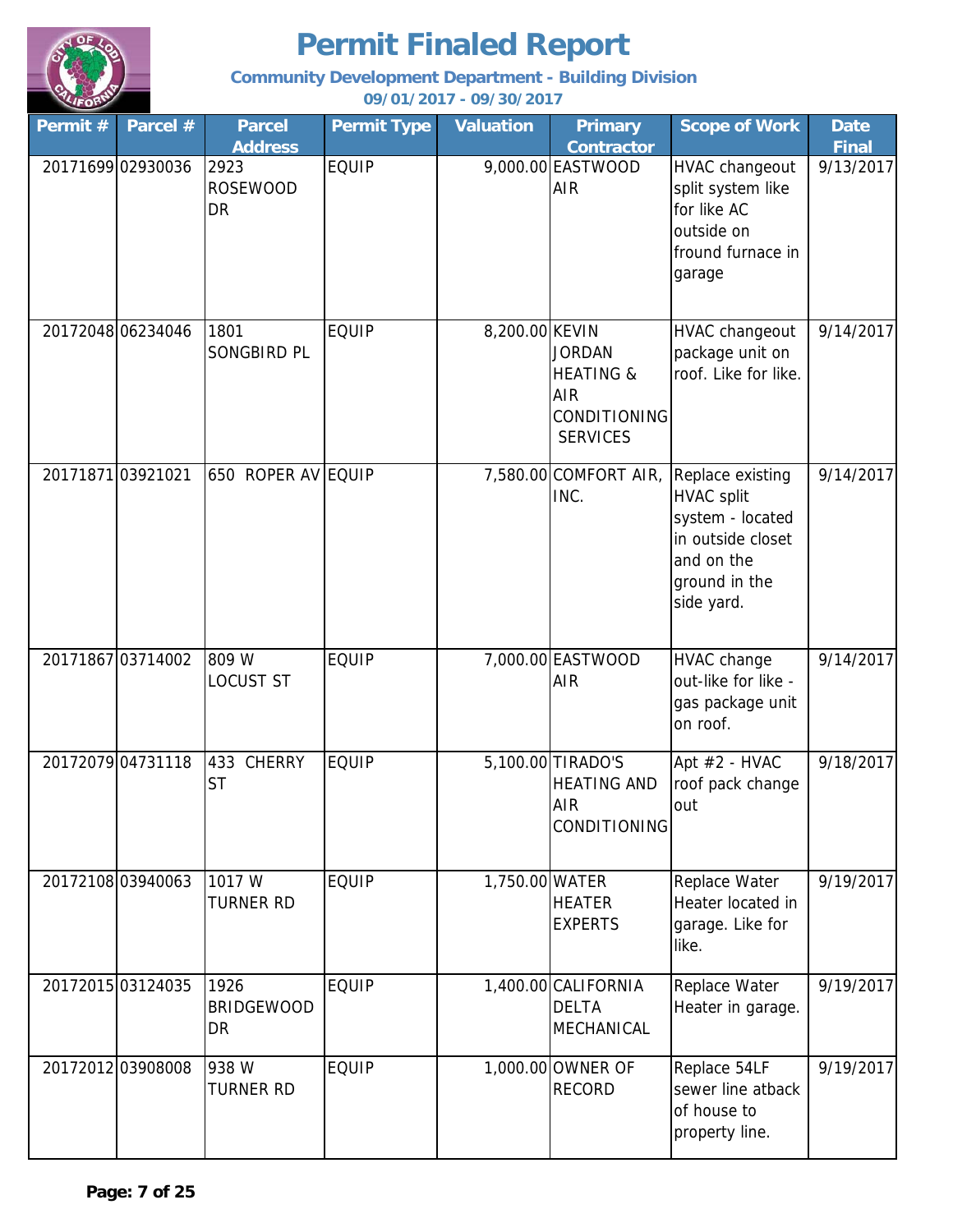

**Community Development Department - Building Division**

| Permit # | Parcel #          | <b>Parcel</b><br><b>Address</b>        | <b>Permit Type</b> | <b>Valuation</b> | <b>Primary</b><br><b>Contractor</b>                                               | <b>Scope of Work</b>                                                                                                   | <b>Date</b><br><b>Final</b> |
|----------|-------------------|----------------------------------------|--------------------|------------------|-----------------------------------------------------------------------------------|------------------------------------------------------------------------------------------------------------------------|-----------------------------|
|          | 20170432 04931051 | 1333 E<br><b>KETTLEMAN LN</b>          | <b>EQUIP</b>       | 1,500.00 COOK    | <b>ELECTRIC</b>                                                                   | Calturas - Add<br>(7) receptacles<br>at exterior patio                                                                 | 9/19/2017                   |
|          | 20170713 04716121 | 233<br>REDWOOD ST                      | <b>EQUIP</b>       |                  | 3,400.00 PHIL AND<br><b>PAUL'S</b><br><b>PLUMBING</b>                             | Install plumbing<br>to separate<br>water service for<br>233 and 233 1/2<br>Redwood St.<br>Install double<br>meter box. | 9/19/2017                   |
|          | 20171948 06034017 | 1311W<br>CENTURY #61<br><b>BL</b>      | <b>EQUIP</b>       |                  | 1,201.00 CALIFORNIA<br><b>DELTA</b><br>MECHANICAL                                 | Located in Unit<br>61. Replace<br>Water Heater in<br>closet.                                                           | 9/20/2017                   |
|          | 20172067 02928026 | 440<br><b>MADRONE CT</b>               | <b>EQUIP</b>       |                  | 8,500.00 GRIZZLY<br>MECHANICAL<br><b>SERVICES</b>                                 | Rooftop HVAC<br>package unit<br>change out                                                                             | 9/20/2017                   |
|          | 20171685 04735412 | 528 HILBORN<br><b>ST</b>               | <b>EQUIP</b>       | 10,000.00 ANGKOR | <b>HEATING AIR</b><br>$\&$<br><b>REFRIGERATIO</b><br>N                            | Units A&B - Two<br>HVAC package<br>CONDITIONING unit change outs<br>- like for like                                    | 9/21/2017                   |
|          | 20171059 03533012 | 1381W<br><b>LOCKEFORD</b><br><b>ST</b> | <b>EQUIP</b>       |                  | 5,000.00 ANGKOR<br><b>HEATING AIR</b><br>&<br><b>REFRIGERATIO</b><br>$\mathsf{N}$ | Apt Bldg Unit D<br><b>HVAC changeout</b><br>CONDITIONING split system. like<br>for like                                | 9/22/2017                   |
|          | 20172145 03303509 | 520<br><b>KENSINGTON</b><br><b>WY</b>  | <b>EQUIP</b>       |                  | 8,000.00 LAWSON'S<br><b>PLUMBING &amp;</b><br><b>DRAIN</b><br>CLEANING            | Replace appx 50<br>LF of sewer line<br>(trenchless) at<br>side of house to<br>backyard.                                | 9/22/2017                   |
|          | 20172119 03108051 | 1145 S<br>SUNSET DR                    | <b>EQUIP</b>       | 17,200.00 TOKAY  | <b>HEATING AND</b><br><b>AIR</b><br>CONDITIONING garage.                          | Replace HVAC<br>split system<br>outside and in                                                                         | 9/25/2017                   |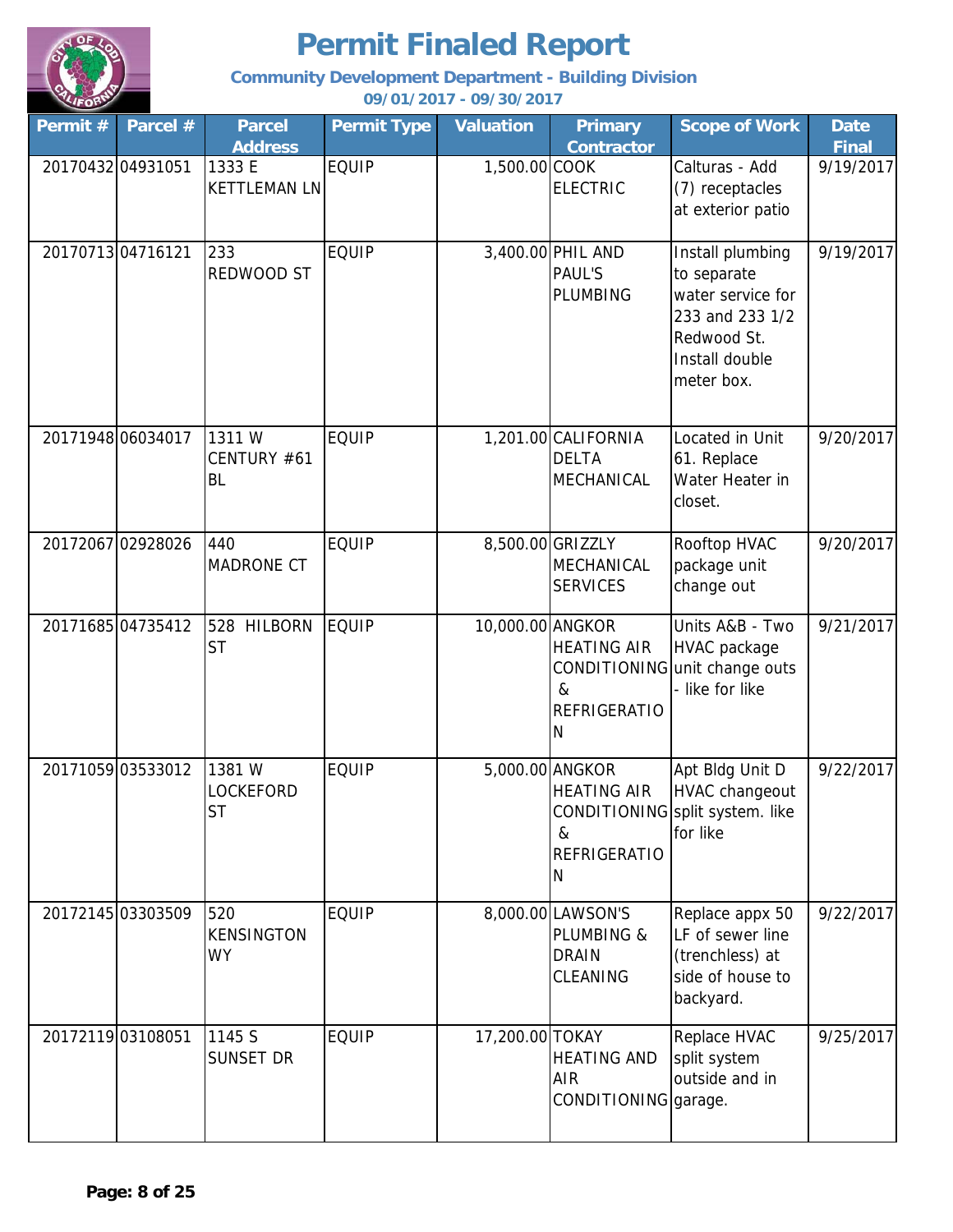

**Community Development Department - Building Division**

| Permit # | Parcel #          | <b>Parcel</b><br><b>Address</b> | <b>Permit Type</b> | <b>Valuation</b>  | <b>Primary</b><br>Contractor                                            | <b>Scope of Work</b>                                                                      | <b>Date</b><br><b>Final</b> |
|----------|-------------------|---------------------------------|--------------------|-------------------|-------------------------------------------------------------------------|-------------------------------------------------------------------------------------------|-----------------------------|
|          | 20170304 04146023 | 547 YOKUTS<br>DR                | <b>EQUIP</b>       |                   | 1,200.00 LAWSON'S<br><b>PLUMBING &amp;</b><br><b>DRAIN</b><br>CLEANING  | Replace Water<br>Heater in garage                                                         | 9/25/2017                   |
|          | 2017166802925017  | 225<br><b>APPLEWOOD</b><br>DR   | <b>EQUIP</b>       |                   | 6,200.00 WARREN'S<br><b>HEATING &amp;</b><br><b>AIR</b><br>CONDITIONING | Replace HVAC<br>package unit on<br>roof. Like for like                                    | 9/25/2017                   |
|          | 20171379 03313042 | 810 W TOKAY<br><b>ST</b>        | <b>EQUIP</b>       | 14,000.00 HI-TECH |                                                                         | Change out<br><b>HVAC split</b><br>system.                                                | 9/25/2017                   |
|          | 20152740 03914013 | 1138<br>LAKEWOOD DR             | <b>EQUIP</b>       |                   | 3,000.00 JG Electric                                                    | Service panel<br>upgrade from<br>100amp to<br>200amp. Move<br>panel to rear of<br>house.  | 9/25/2017                   |
|          | 20160669 02908123 | 2021<br>YOSEMITE DR             | <b>EQUIP</b>       |                   | 1,000.00 JG Electric                                                    | Electrical panel<br>upgrade from<br>100 amp to 125<br>amp. Same<br>location.              | 9/26/2017                   |
|          | 20171442 06211023 | 445 E<br>ALMOND - 82<br>DR      | <b>EQUIP</b>       |                   | 8,962.00 HONEYS AIR<br><b>INC</b>                                       | Replace existing<br><b>HVAC split</b><br>system. like for<br>like.                        | 9/26/2017                   |
|          | 20161727 04742007 | 900 S<br><b>CHEROKEE LN</b>     | <b>EQUIP</b>       |                   | 1,500.00 OWNER OF<br><b>RECORD</b>                                      | Add 2 electrical<br>outlets and (1)<br>20 amp breaker.<br>Work started<br>without permit. | 9/26/2017                   |
|          | 20172187 04722005 | MAPLE ST EQUIP<br>321           |                    |                   | 500.00 BRANSOM<br><b>TECH</b><br><b>SERVICES</b>                        | Repair burned<br>meter jaw                                                                | 9/26/2017                   |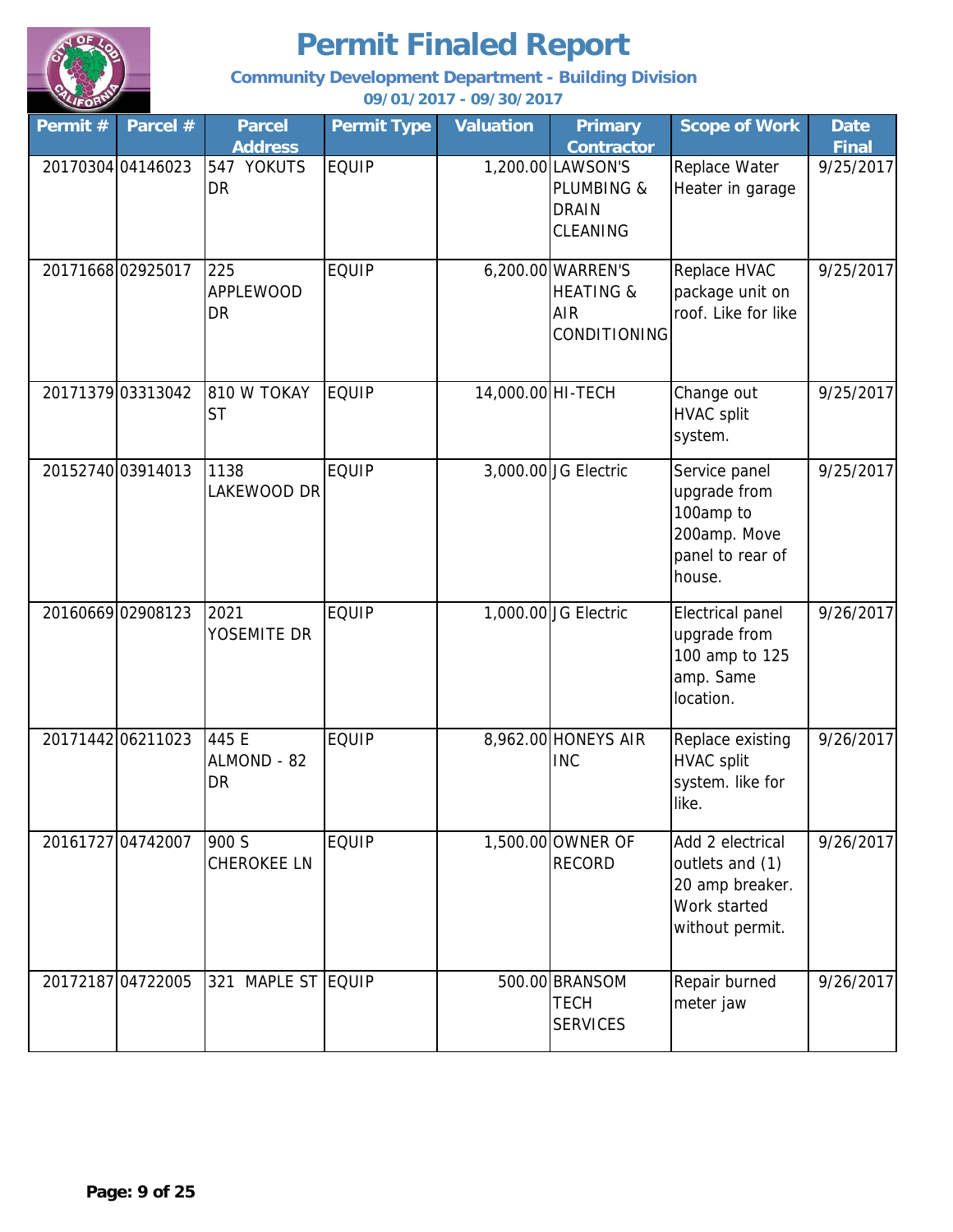

**Community Development Department - Building Division**

| Permit # | Parcel #          | <b>Parcel</b>                              | <b>Permit Type</b> | <b>Valuation</b> | <b>Primary</b>                                                                                                  | <b>Scope of Work</b>                                                                                         | <b>Date</b>               |
|----------|-------------------|--------------------------------------------|--------------------|------------------|-----------------------------------------------------------------------------------------------------------------|--------------------------------------------------------------------------------------------------------------|---------------------------|
|          | 20171744 04709022 | <b>Address</b><br>1215 LIEBIG<br><b>ST</b> | <b>EQUIP</b>       |                  | <b>Contractor</b><br>9,167.00 ALL AIR INC<br>DBA: ALL AIR<br><b>HEATING &amp;</b><br><b>AIR</b><br>CONDITIONING | Replace existing<br>condenser Unit<br>only                                                                   | <b>Final</b><br>9/27/2017 |
|          | 20171370 03918109 | 750 LOUIE AV                               | <b>EQUIP</b>       | 11,650.00 TOKAY  | <b>HEATING AND</b><br><b>AIR</b><br>CONDITIONING in closet in                                                   | Replace existing<br><b>HVAC split</b><br>system - located<br>house and on<br>the ground in<br>the side yard. | 9/28/2017                 |
|          | 20170760 03315024 | 824 S<br>CRESCENT AV                       | <b>EQUIP</b>       | 7,700.00 BAKERS  | HEATING & AIR (closet) coil                                                                                     | Replace furnace<br>(closet)<br>condenser<br>(ground)                                                         | 9/28/2017                 |
|          | 20171972 02952042 | 2560<br>PARADISE DR                        | <b>EQUIP</b>       |                  | 11,429.00 ALL AIR INC.<br><b>DBA ALL AIR</b><br><b>HEATING &amp;</b><br><b>AIR</b><br>CONDITIONING              | Replace HVAC<br>split system like<br>for like                                                                | 9/28/2017                 |
|          | 20172164 04504020 | 607 S<br>PLEASANT AV                       | <b>EQUIP</b>       |                  | 6,000.00 PHIL AND<br><b>PAUL'S</b><br><b>PLUMBING</b>                                                           | Replace main<br>sewer line from<br>house to exterior<br>to City easement<br>100'                             | 9/28/2017                 |
|          | 20163253 02955034 | 177<br><b>HEIRLOOM AV</b>                  | <b>FIRE</b>        |                  | 0.00 Barsotti's Fire<br>Protection                                                                              | <b>Fire Sprinklers</b><br>for New Single<br><b>Family Dwelling</b><br>MP302                                  | 9/5/2017                  |
|          | 20163324 05867034 | LEBARON<br>163<br><b>BL</b>                | <b>FIRE</b>        |                  | 0.00 THORPE<br><b>DESIGN</b>                                                                                    | <b>Fire Sprinklers</b><br>for New Single<br><b>Family Dwelling</b><br>MP <sub>2</sub>                        | 9/5/2017                  |
|          | 20163249 02955039 | 3016<br><b>BELMONT DR</b>                  | <b>FIRE</b>        |                  | 0.00 Barsotti's Fire<br>Protection                                                                              | <b>Fire Sprinklers</b><br>for New Single<br><b>Family Dwelling</b><br>MP302                                  | 9/6/2017                  |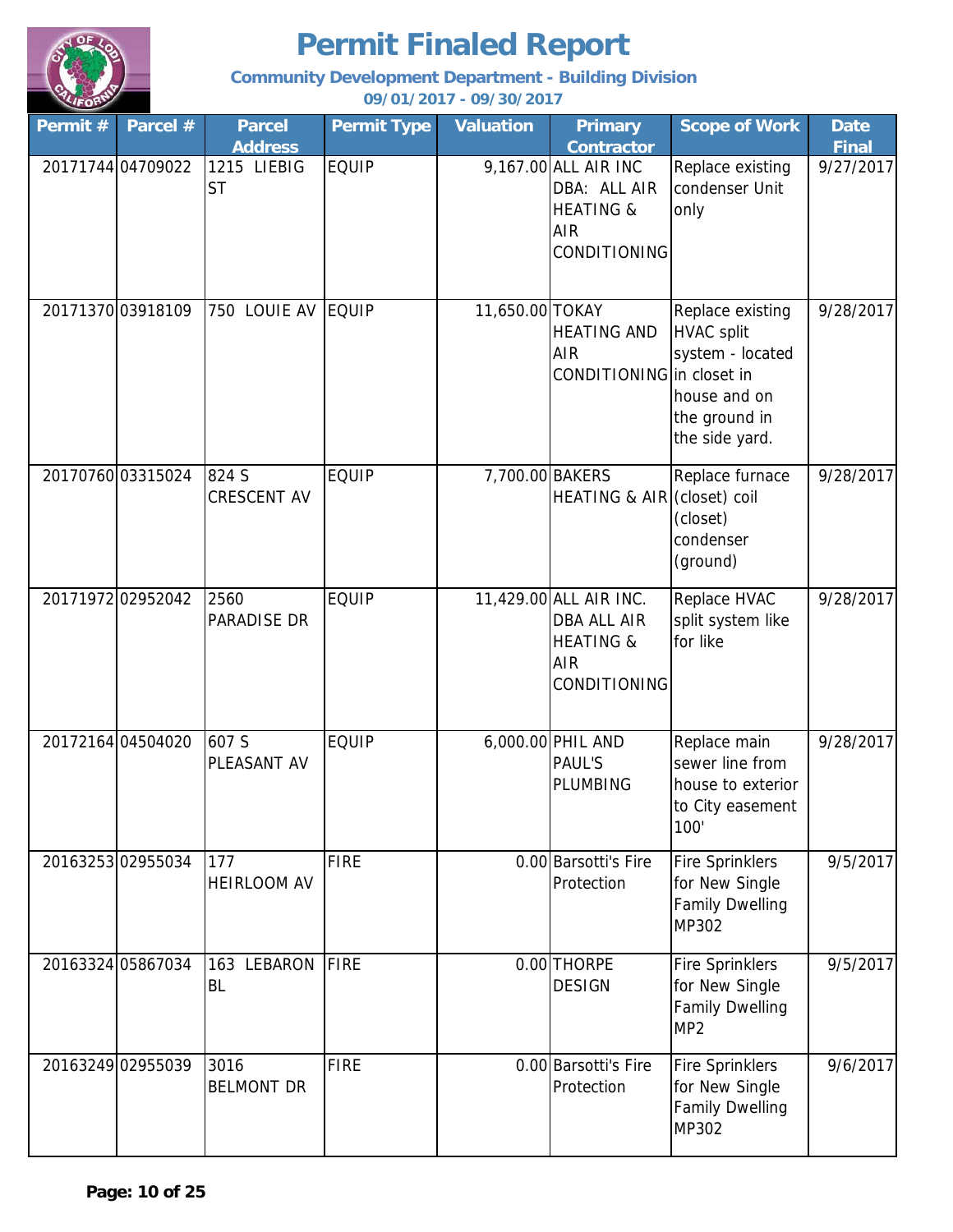

**Community Development Department - Building Division**

| Permit # | Parcel #          | <b>Parcel</b><br><b>Address</b> | <b>Permit Type</b> | <b>Valuation</b> | <b>Primary</b><br><b>Contractor</b> | <b>Scope of Work</b>                                                                  | <b>Date</b><br><b>Final</b> |
|----------|-------------------|---------------------------------|--------------------|------------------|-------------------------------------|---------------------------------------------------------------------------------------|-----------------------------|
|          | 2016335305867004  | 2914<br><b>OLYMPIC AV</b>       | <b>FIRE</b>        |                  | 0.00 THORPE<br><b>DESIGN</b>        | Fire Sprinklers<br>for New Single<br><b>Family Dwelling</b><br>MP4                    | 9/7/2017                    |
|          | 20163356 05867035 | LEBARON<br>157<br><b>BL</b>     | FIRE               |                  | 0.00 THORPE<br><b>DESIGN</b>        | Fire Sprinklers<br>for New Single<br><b>Family Dwelling</b><br>MP4                    | 9/8/2017                    |
| 20162968 |                   | 531 DAISY<br><b>AVENUE</b>      | <b>FIRE</b>        |                  | 0.00 HOUSTON<br><b>FIRE SYSTEMS</b> | Fire sprinkler<br>system for new<br>single family<br>dwelling                         | 9/12/2017                   |
|          | 20163005 04534002 | 1006 S<br><b>SCHOOL ST</b>      | <b>FIRE</b>        |                  | 0.00 OWNER OF<br><b>RECORD</b>      | Fire Sprinkler for<br>New Single<br><b>Family Dwelling</b><br>MP <sub>2</sub>         | 9/13/2017                   |
|          | 20163006 04534003 | 1010 S<br><b>SCHOOL ST</b>      | <b>FIRE</b>        |                  | 0.00 OWNER OF<br><b>RECORD</b>      | <b>Fire Sprinklers</b><br>for New Single<br><b>Family Dwelling</b><br>MP1             | 9/13/2017                   |
| 20163007 | 04534004          | 1014 S<br><b>SCHOOL ST</b>      | <b>FIRE</b>        |                  | 0.00 OWNER OF<br><b>RECORD</b>      | <b>Fire Sprinklers</b><br>for New Single<br><b>Family Dwelling</b><br>MP1             | 9/13/2017                   |
|          | 2016301304534005  | 1018 S<br><b>SCHOOL ST</b>      | <b>FIRE</b>        |                  | 0.00 OWNER OF<br><b>RECORD</b>      | <b>Fire Sprinklers</b><br>for New Single<br><b>Family Dwelling</b><br>MP <sub>2</sub> | 9/13/2017                   |
|          | 20163015 04534006 | 1022 S<br><b>SCHOOL ST</b>      | <b>FIRE</b>        |                  | 0.00 OWNER OF<br><b>RECORD</b>      | <b>Fire Sprinklers</b><br>for New Single<br><b>Family Dwelling</b><br>MP1             | 9/13/2017                   |
|          | 2016301604534007  | 1026 S<br><b>SCHOOL ST</b>      | <b>FIRE</b>        |                  | 0.00 OWNER OF<br><b>RECORD</b>      | <b>Fire Sprinklers</b><br>for New Single<br><b>Family Dwelling</b><br>MP <sub>2</sub> | 9/13/2017                   |
|          | 20163017 04534008 | 1030 S<br><b>SCHOOL ST</b>      | <b>FIRE</b>        |                  | 0.00 OWNER OF<br><b>RECORD</b>      | Fire Sprinklers<br>for New Single<br><b>Family Dwelling</b><br>MP <sub>2</sub>        | 9/13/2017                   |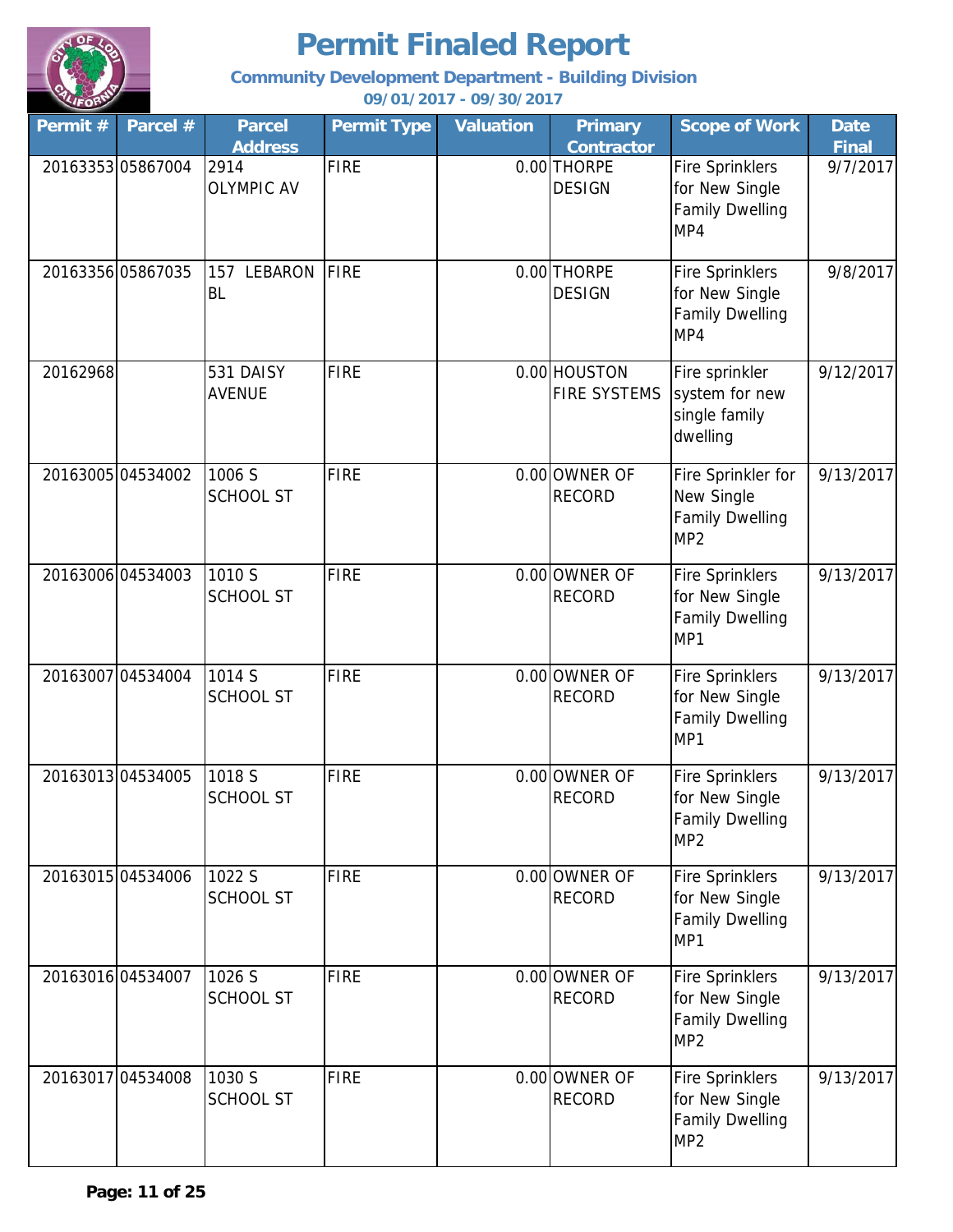

**Community Development Department - Building Division**

| Permit $#$ | Parcel #          | <b>Parcel</b><br><b>Address</b>    | <b>Permit Type</b> | <b>Valuation</b> | <b>Primary</b><br><b>Contractor</b> | <b>Scope of Work</b>                                                                  | <b>Date</b><br><b>Final</b> |
|------------|-------------------|------------------------------------|--------------------|------------------|-------------------------------------|---------------------------------------------------------------------------------------|-----------------------------|
|            | 2016301804534009  | 1034 S<br><b>SCHOOL ST</b>         | <b>FIRE</b>        |                  | 0.00 OWNER OF<br><b>RECORD</b>      | <b>Fire Sprinklers</b><br>for New Single<br><b>Family Dwelling</b><br>MP1             | 9/13/2017                   |
|            | 20162822 04534001 | 1002 S<br><b>SCHOOL ST</b>         | <b>FIRE</b>        |                  | 0.00 OWNER OF<br><b>RECORD</b>      | <b>Fire Sprinklers</b><br>for New Single<br>Family Dwelling.                          | 9/13/2017                   |
|            | 20163369 02953022 | <b>JUBILEE</b><br>191<br>LN        | <b>FIRE</b>        |                  | 0.00 Barsotti's Fire<br>Protection  | <b>Fire Sprinklers</b><br>for New Single<br><b>Family Dwelling</b><br>MP102           | 9/13/2017                   |
|            | 20163341 05867052 | <b>LEBARON</b><br>156<br><b>BL</b> | <b>FIRE</b>        |                  | 0.00 THORPE<br><b>DESIGN</b>        | <b>Fire Sprinklers</b><br>for New Single<br><b>Family Dwelling</b><br>MP3             | 9/18/2017                   |
|            | 20162844 02956060 | 3040<br>CELEBRATION<br>DR          | <b>FIRE</b>        |                  | 0.00 Barsotti's Fire<br>Protection  | <b>Fire Sprinklers</b><br>for New Single<br><b>Family Dwelling</b><br>MP203           | 9/19/2017                   |
|            | 20163343 05867053 | 162 LEBARON<br><b>BL</b>           | <b>FIRE</b>        |                  | 0.00 THORPE<br><b>DESIGN</b>        | <b>Fire Sprinklers</b><br>for New Single<br><b>Family Dwelling</b><br>MP3             | 9/19/2017                   |
|            | 20163335 05867056 | 3021<br><b>OLYMPIC AV</b>          | <b>FIRE</b>        |                  | 0.00 THORPE<br><b>DESIGN</b>        | <b>Fire Sprinklers</b><br>for New Single<br><b>Family Dwelling</b><br>MP <sub>2</sub> | 9/22/2017                   |
|            | 20163320 05867054 | 3009<br><b>OLYMPIC AV</b>          | <b>FIRE</b>        |                  | 0.00 THORPE<br><b>DESIGN</b>        | <b>Fire Sprinklers</b><br>for New Single<br><b>Family Dwelling</b><br>MP1             | 9/26/2017                   |
|            | 2016336305867055  | 3015<br><b>OLYMPIC AV</b>          | <b>FIRE</b>        |                  | 0.00 THORPE<br><b>DESIGN</b>        | <b>Fire Sprinklers</b><br>for New Single<br><b>Family Dwelling</b><br>MP4             | 9/28/2017                   |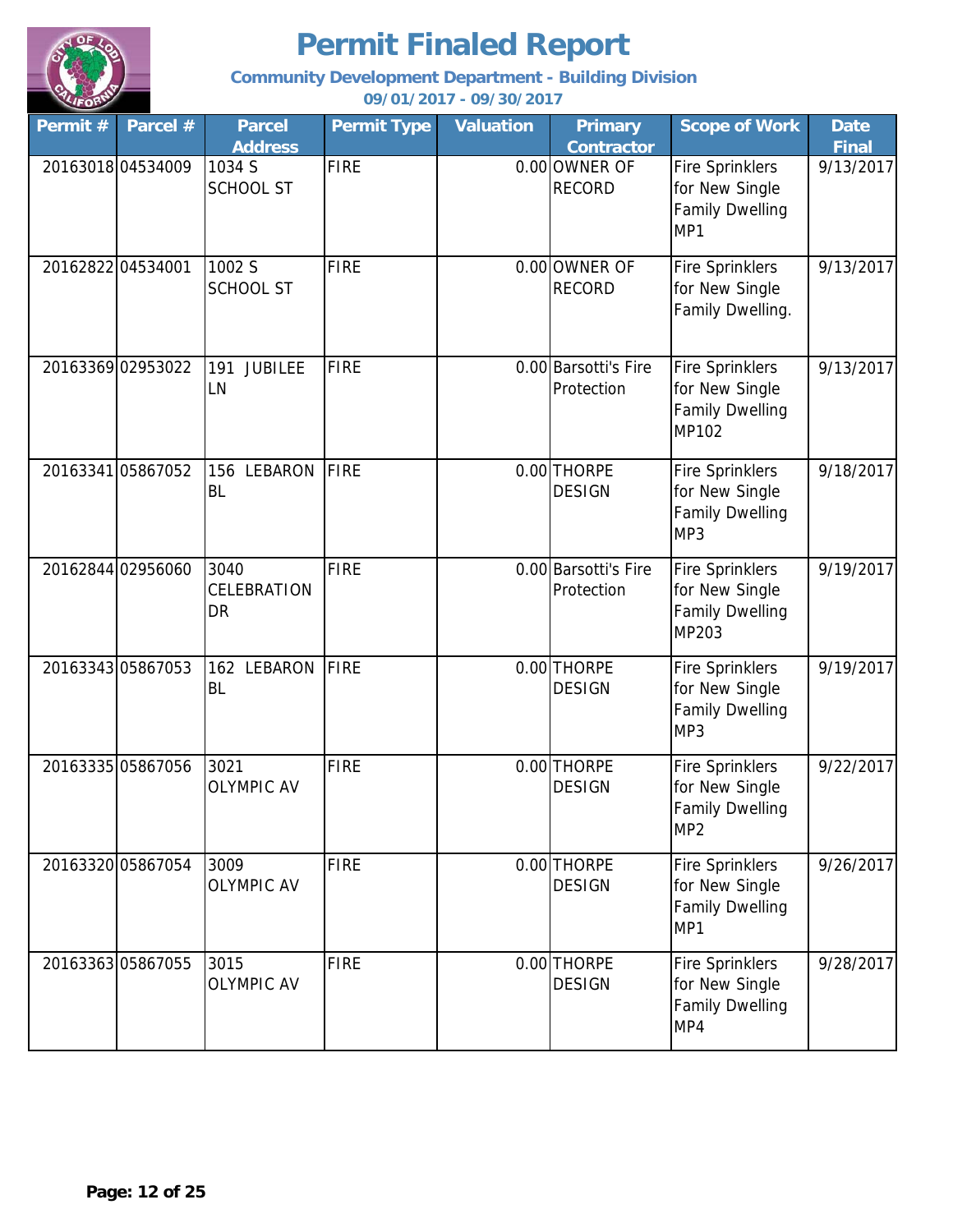

**Community Development Department - Building Division**

| Permit # | Parcel #                | <b>Parcel</b><br><b>Address</b>        | <b>Permit Type</b> | <b>Valuation</b>  | <b>Primary</b><br><b>Contractor</b>                        | <b>Scope of Work</b>                                                                                                                                   | <b>Date</b><br><b>Final</b> |
|----------|-------------------------|----------------------------------------|--------------------|-------------------|------------------------------------------------------------|--------------------------------------------------------------------------------------------------------------------------------------------------------|-----------------------------|
|          | 20171042 058065010 2700 | <b>REYNOLDS</b><br><b>RANCH PKWY</b>   | <b>NONRES</b>      |                   | 56,493.00 GRAYSON<br><b>ENGINEERING</b>                    | Minimal on-site<br>grading, small<br>parking lot for<br>temporary sales<br>trailer, and sales<br>trailer for<br>Reynolds Ranch<br>Senior<br>Apartments | 9/18/2017                   |
|          | 2016231303104050        | 1331 S HAM LN NOTBUILD                 |                    | 20,000.00 BROKEN  | <b>ARROW</b><br>COMMUNICATI<br>ONS INC                     | Decommission<br>GSM 850. Add<br>(3) RRUS-11 on<br>new pole inside<br>shelter. Revise<br>existing GSM<br>lines and antenna                              | 9/21/2017                   |
|          | 20172037 05867013       | <b>MERTON</b><br>131<br><b>WY</b>      | PV                 |                   | 15,900.00 ACR SOLAR<br>INTERNATIONA system<br>L CORP.      | 3.69 kW PV                                                                                                                                             | 9/27/2017                   |
|          | 20170516 06204201       | 4 LOWE ST                              | <b>PV</b>          | 800.00 TONY       | <b>VILLEGAS</b><br><b>ELECTRIC</b><br><b>SERVICE</b>       | Install 2 solar<br>panels to<br>existing PV<br>system.                                                                                                 | 9/27/2017                   |
|          | 20171257 02726044       | 1016<br><b>INTERLAKEN</b><br><b>DR</b> | <b>REROOF</b>      | 26,000.00 PREMIER | <b>ROOFING</b>                                             | Tear off shake.<br>Install radiant<br>barrier OSB and<br>R-38 insulation<br>in attic. Install<br>comp.                                                 | 9/5/2017                    |
|          | 2017186504722007        | 333 MAPLE ST REROOF                    |                    |                   | 6,000.00 CALIFORNIA<br><b>INNOVATIONS</b><br>ROOFING, INC. | Tear off 1 layer<br>of comp, reroof<br>with cool roof<br>comp shingles                                                                                 | 9/5/2017                    |
|          | 20171875 04726021       | 1215 S<br><b>CENTRAL AV</b>            | <b>REROOF</b>      | 2,886.00 DAVIS    | <b>ROOFING</b>                                             | Install radiant<br>barrier OSB,<br>Install comp. No<br>ducts in attic.<br>Tear off already<br>done by others.<br>Doing south side<br>of roof only.     | 9/5/2017                    |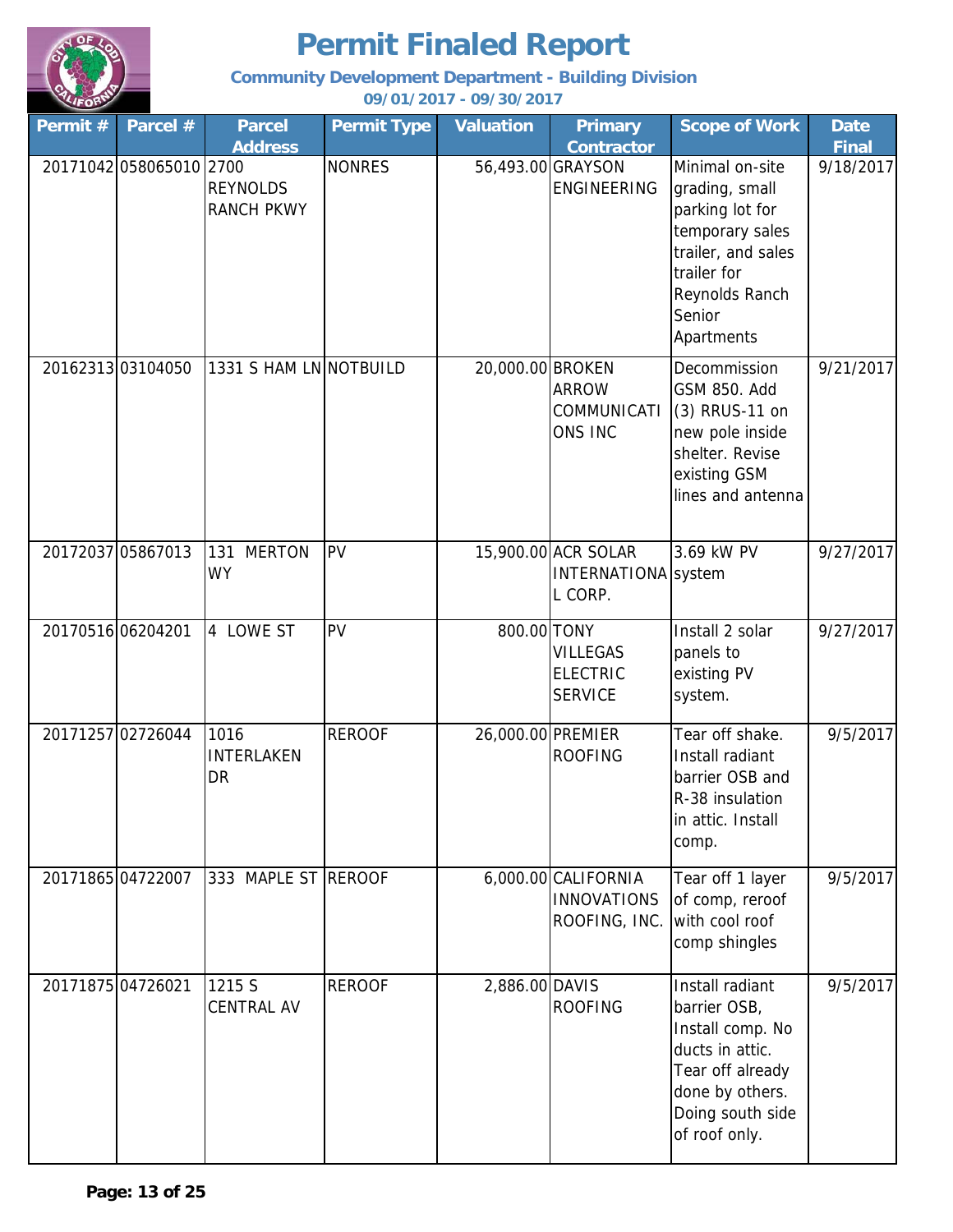

**Community Development Department - Building Division**

| Permit #          | Parcel #          | <b>Parcel</b><br><b>Address</b>  | <b>Permit Type</b> | <b>Valuation</b>  | <b>Primary</b><br><b>Contractor</b>    | <b>Scope of Work</b>                                                                                                                                                                    | <b>Date</b><br><b>Final</b> |
|-------------------|-------------------|----------------------------------|--------------------|-------------------|----------------------------------------|-----------------------------------------------------------------------------------------------------------------------------------------------------------------------------------------|-----------------------------|
|                   | 20171899 03925010 | 621 PALM AV                      | <b>REROOF</b>      |                   | 15,000.00 R I N A Y INC.               | Tear off comp.<br>Install comp.<br>Cool Roof. Not<br>including garage<br>or flat roof area.                                                                                             | 9/5/2017                    |
| 20171901 03729015 |                   | 306 W OAK ST                     | <b>REROOF</b>      | 6,000.00 Prestige | Roofing                                | Tear off 1 layer<br>of comp, reroof<br>with cool roof<br>comp.                                                                                                                          | 9/6/2017                    |
| 20171869 03525103 |                   | 1613W<br>LOCUST ST               | <b>REROOF</b>      | 6,000.00 Prestige | Roofing                                | Tear off 1 layer<br>of comp.<br>shingles, reroof<br>with comp. cool<br>roof.                                                                                                            | 9/6/2017                    |
| 20171774 04508010 |                   | <b>809 S LEE AV</b>              | <b>REROOF</b>      |                   | 10,245.00 LANDRETH<br>ROOFING CO       | Roof with 30 yr.<br>fiberglass cool<br>roof shingles on<br>the house &<br>torch-down built-<br>up roofing on<br>the patio. Install<br>Sierra Gray<br><b>Ownens Corning</b><br>shingles. | 9/8/2017                    |
| 20171822 03114023 |                   | 600 W VINE ST REROOF             |                    |                   | 6,300.00 NUSHAKE<br><b>ROOFING INC</b> | Tear off comp.<br>Install comp Cool<br>Roof                                                                                                                                             | 9/11/2017                   |
| 20171968 04715005 |                   | 731 S<br>WASHINGTON<br><b>ST</b> | <b>REROOF</b>      |                   | 1,200.00 OWNER OF<br><b>RECORD</b>     | Detached Garage<br>Only. Tear off<br>rolled comp<br>roofing and<br>install new rolled<br>comp roofing.                                                                                  | 9/11/2017                   |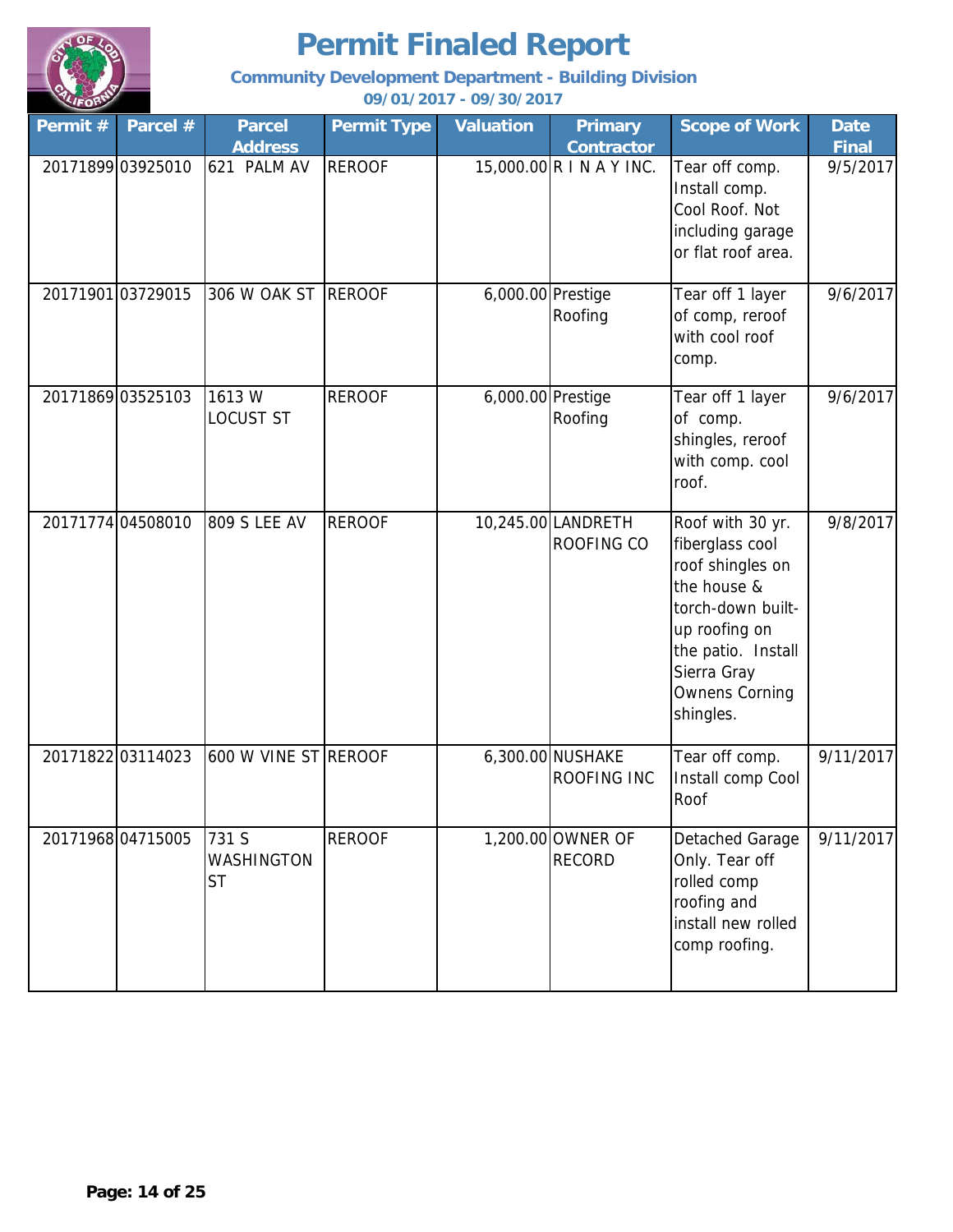

**Community Development Department - Building Division**

| Permit # | Parcel #          | <b>Parcel</b><br><b>Address</b> | <b>Permit Type</b> | <b>Valuation</b>  | <b>Primary</b><br><b>Contractor</b>               | <b>Scope of Work</b>                                                                                                                      | <b>Date</b><br><b>Final</b> |
|----------|-------------------|---------------------------------|--------------------|-------------------|---------------------------------------------------|-------------------------------------------------------------------------------------------------------------------------------------------|-----------------------------|
|          | 20171931 04732315 | 708 S<br><b>GARFIELD ST</b>     | <b>REROOF</b>      |                   | 10,000.00 OWNER OF<br><b>RECORD</b>               | <b>Install Owens</b><br>Corning Oakridge<br><b>Traditional cool</b><br>roof shingles<br>over existing<br>single layer of<br>comp shingles | 9/12/2017                   |
|          | 20171878 06225042 | 114<br><b>VINEYARD DR</b>       | <b>REROOF</b>      | 10,530.00 BAKER   | ROOFING CO                                        | Tear off existing<br>1 layer of comp<br>shingles & reroof<br>with asphalt cool<br>roof shingles                                           | 9/12/2017                   |
|          | 20171942 02913022 | 2216<br><b>JACKSON ST</b>       | <b>REROOF</b>      | 12,640.00 NOBLE H | <b>BROWN</b><br>ROOFING CO                        | Tear off 2 layers<br>of roofing, install<br>OSB, reroof with<br>cool roof comp.                                                           | 9/13/2017                   |
|          | 20171986 04127439 | 532 SONORA<br>AV                | <b>REROOF</b>      | 10,000.00 PRUDEN  | <b>ROOFING</b>                                    | Tear off 1 layer<br>of comp. Install<br>comp. Cool Roof                                                                                   | 9/19/2017                   |
|          | 20171698 04702027 | 501 S<br><b>STOCKTON ST</b>     | <b>REROOF</b>      | 1,800.00 Prestige | Roofing                                           | Located at 501<br>1/2 S Stockton<br>St Tear off<br>comp. Install<br>comp. Cool Roof                                                       | 9/19/2017                   |
|          | 20171629 03729035 | 321 W<br><b>WALNUT ST</b>       | <b>REROOF</b>      |                   | 4,500.00 INNOVATIVE<br><b>ROOFING</b>             | Tear off 2 layers<br>of comp. Install<br>comp. Cool Roof                                                                                  | 9/19/2017                   |
|          | 20171739 03109014 | 1238 S<br><b>SUNSET DR</b>      | <b>REROOF</b>      | 10,000.00 A-L-S   | <b>CONSTRUCTIO</b><br>N HOME<br><b>REPAIR INC</b> | Tear-off existing<br>two layers of<br>roofing and<br>install OSB and<br>cool roof comp<br>shingles                                        | 9/20/2017                   |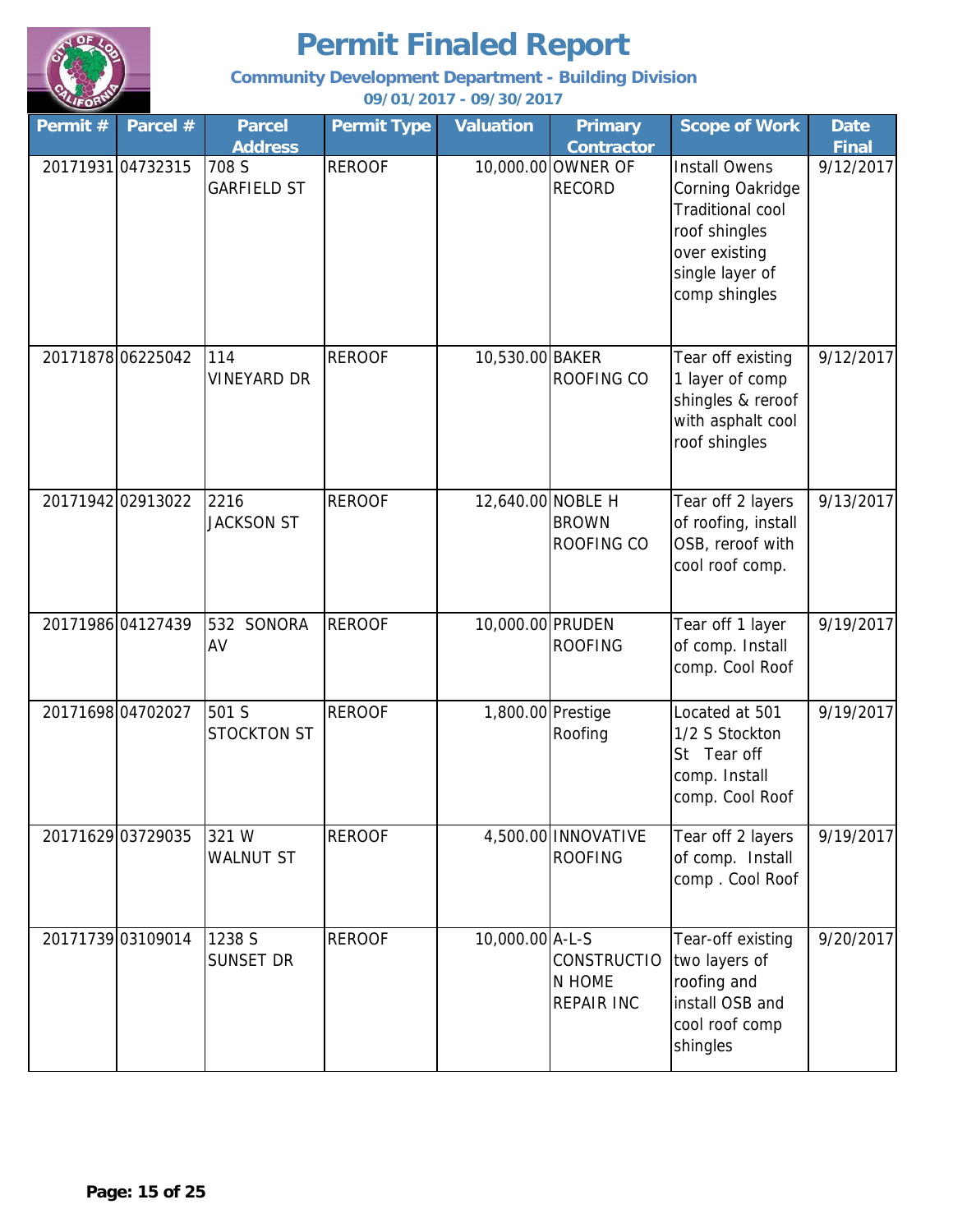

**Community Development Department - Building Division**

| Permit # | Parcel #         | <b>Parcel</b><br><b>Address</b> | <b>Permit Type</b> | <b>Valuation</b> | <b>Primary</b><br><b>Contractor</b>                    | <b>Scope of Work</b>                                                                                                                                                                        | <b>Date</b><br><b>Final</b> |
|----------|------------------|---------------------------------|--------------------|------------------|--------------------------------------------------------|---------------------------------------------------------------------------------------------------------------------------------------------------------------------------------------------|-----------------------------|
|          | 2017198103918216 | 841 DAISY AV                    | <b>REROOF</b>      |                  | 9,000.00 ALL WEATHER<br><b>ROOFING</b><br>COMPANY INC. | Tear off tile.<br>Solid sheathed.<br>Install comp.<br>Cool Roof                                                                                                                             | 9/20/2017                   |
|          | 2017205103320004 | 607 STURLA<br><b>ST</b>         | <b>REROOF</b>      | 7,000.00 MUNOZ   | ROOFING, INC.                                          | Install comp over<br>comp. Cool roof                                                                                                                                                        | 9/20/2017                   |
|          | 2017211003518004 | 1711 ROBERT<br><b>ST</b>        | <b>REROOF</b>      |                  | 5,000.00 J ROOFING                                     | Tear off comp.<br>Install comp cool<br>roof                                                                                                                                                 | 9/21/2017                   |
|          | 2016268103934007 | 524 FALLS AV                    | <b>REROOF</b>      |                  | 2,500.00 OWNER OF<br><b>RECORD</b>                     | Install comp over<br>1 layer of comp.<br>Install R-38 in<br>attic.                                                                                                                          | 9/21/2017                   |
|          | 2017209303704423 | 1220 W ELM<br><b>ST</b>         | <b>REROOF</b>      |                  | 14,000.00 LOCKEFORD<br><b>ROOFING</b>                  | Going over 1<br>layer of comp<br>with comp.<br>Existing ducts in<br>the attic are<br>insulated &<br>sealed according<br>to Section 150.1<br>(c) Duct testing<br>& minimum R-8<br>insulation | 9/22/2017                   |
|          | 2017208803936206 | 428 LOUIE AV REROOF             |                    | 10.620.00 HOME   | <b>ROOFING CO</b>                                      | Tear off comp<br>shingles and<br>built up material.<br>Re roof with GAF<br>Timberline HD<br>reflector series<br>shingles and<br>polyglass 2 ply<br>system. Cool Roof                        | 9/25/2017                   |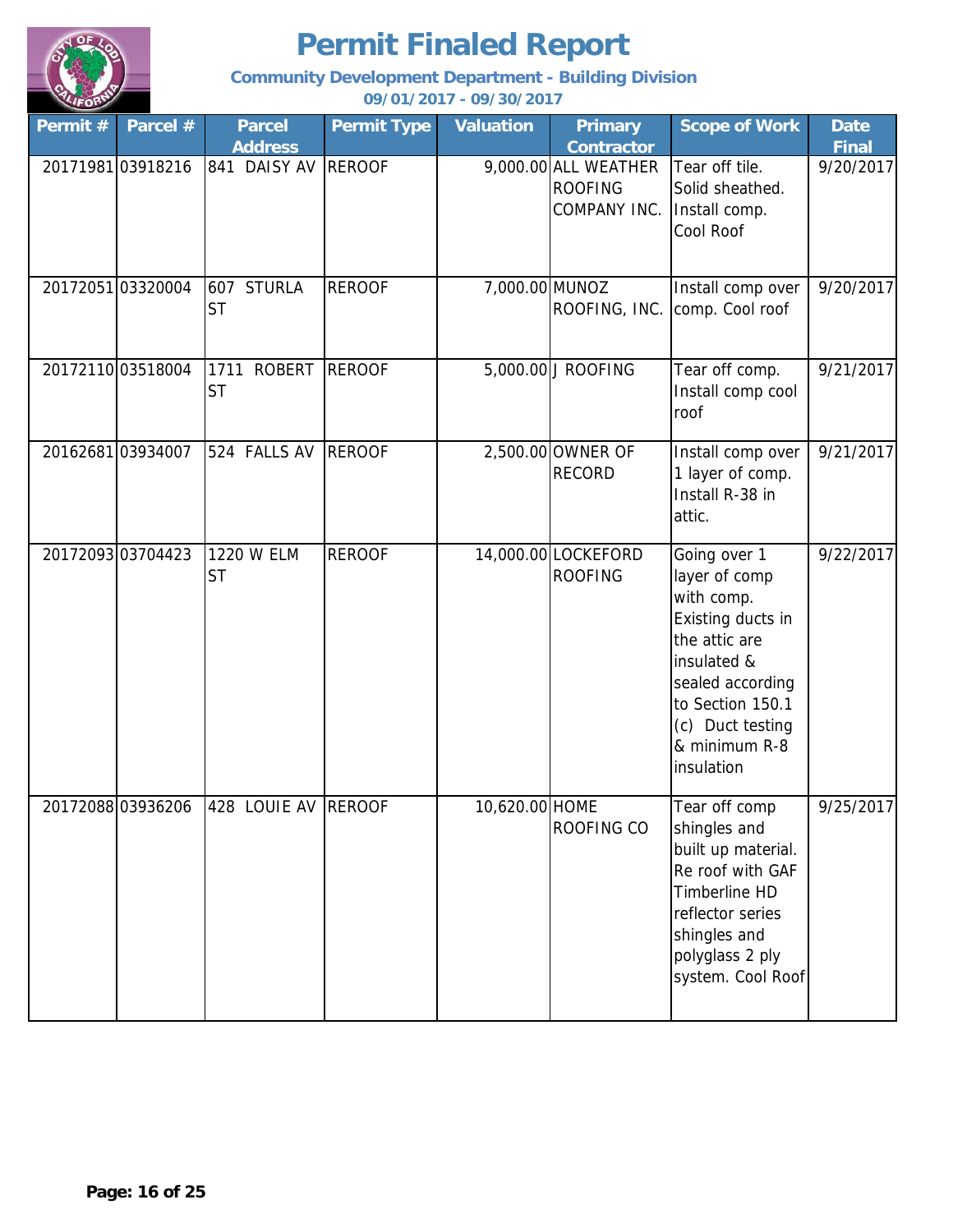

**Community Development Department - Building Division**

| Permit $#$        | Parcel #          | <b>Parcel</b>          | <b>Permit Type</b> | <b>Valuation</b> | <b>Primary</b>                      | <b>Scope of Work</b>                  | <b>Date</b>  |
|-------------------|-------------------|------------------------|--------------------|------------------|-------------------------------------|---------------------------------------|--------------|
|                   |                   | <b>Address</b>         |                    |                  | <b>Contractor</b>                   |                                       | <b>Final</b> |
|                   | 20172045 05513016 | 12751 N<br>THORNTON RD | <b>REROOF</b>      |                  | 46,194.00 GARLAND/DBS<br><b>INC</b> | City of Lodi<br>Water                 | 9/22/2017    |
|                   |                   |                        |                    |                  |                                     | Wastewater                            |              |
|                   |                   |                        |                    |                  |                                     | Treatment Plant -                     |              |
|                   |                   |                        |                    |                  |                                     | Remove &                              |              |
|                   |                   |                        |                    |                  |                                     | dispose of                            |              |
|                   |                   |                        |                    |                  |                                     | existing roof                         |              |
|                   |                   |                        |                    |                  |                                     | down to concrete                      |              |
|                   |                   |                        |                    |                  |                                     | deck, Install                         |              |
|                   |                   |                        |                    |                  |                                     | 1/2" Dens Deck                        |              |
|                   |                   |                        |                    |                  |                                     | Prime in                              |              |
|                   |                   |                        |                    |                  |                                     | insulation                            |              |
|                   |                   |                        |                    |                  |                                     | adhesive. Install                     |              |
|                   |                   |                        |                    |                  |                                     | new self-                             |              |
|                   |                   |                        |                    |                  |                                     | adhering roof                         |              |
|                   |                   |                        |                    |                  |                                     | system, gutter &<br>metal edge        |              |
|                   |                   |                        |                    |                  |                                     | details. Coat                         |              |
|                   |                   |                        |                    |                  |                                     | roof using                            |              |
|                   |                   |                        |                    |                  |                                     | <b>Garland White</b>                  |              |
|                   |                   |                        |                    |                  |                                     | <b>Star Coating</b>                   |              |
|                   |                   |                        |                    |                  |                                     |                                       |              |
| 20170626 04127528 |                   | 536                    | <b>REROOF</b>      |                  | 6,000.00 OWNER OF                   | Tear off comp.                        | 9/26/2017    |
|                   |                   | <b>CALAVERAS ST</b>    |                    |                  | <b>RECORD</b>                       | Solid sheathed.                       |              |
|                   |                   |                        |                    |                  |                                     | Install comp.                         |              |
|                   |                   |                        |                    |                  |                                     | Cool roof.<br>Replace gutters.        |              |
|                   |                   |                        |                    |                  |                                     |                                       |              |
| 20170714 02905024 |                   | 721                    | <b>REROOF</b>      |                  | 5,000.00 OWNER OF                   | Remove two                            | 9/26/2017    |
|                   |                   | RUTLEDGE DR            |                    |                  | <b>RECORD</b>                       | layers of comp                        |              |
|                   |                   |                        |                    |                  |                                     | and install                           |              |
|                   |                   |                        |                    |                  |                                     | <b>Owens Corning</b><br>Oakridge cool |              |
|                   |                   |                        |                    |                  |                                     | roof comp                             |              |
|                   |                   |                        |                    |                  |                                     | shingles over                         |              |
|                   |                   |                        |                    |                  |                                     | existing sheeting.                    |              |
|                   |                   |                        |                    |                  |                                     |                                       |              |
|                   | 20172014 03730055 | 224 S                  | <b>REROOF</b>      |                  | 7,000.00 OWNER OF                   | Duplex - Tear off                     | 9/28/2017    |
|                   |                   | HUTCHINS ST            |                    |                  | <b>RECORD</b>                       | one layer of<br>comp. Install         |              |
|                   |                   |                        |                    |                  |                                     | cool roof comp.                       |              |
|                   |                   |                        |                    |                  |                                     |                                       |              |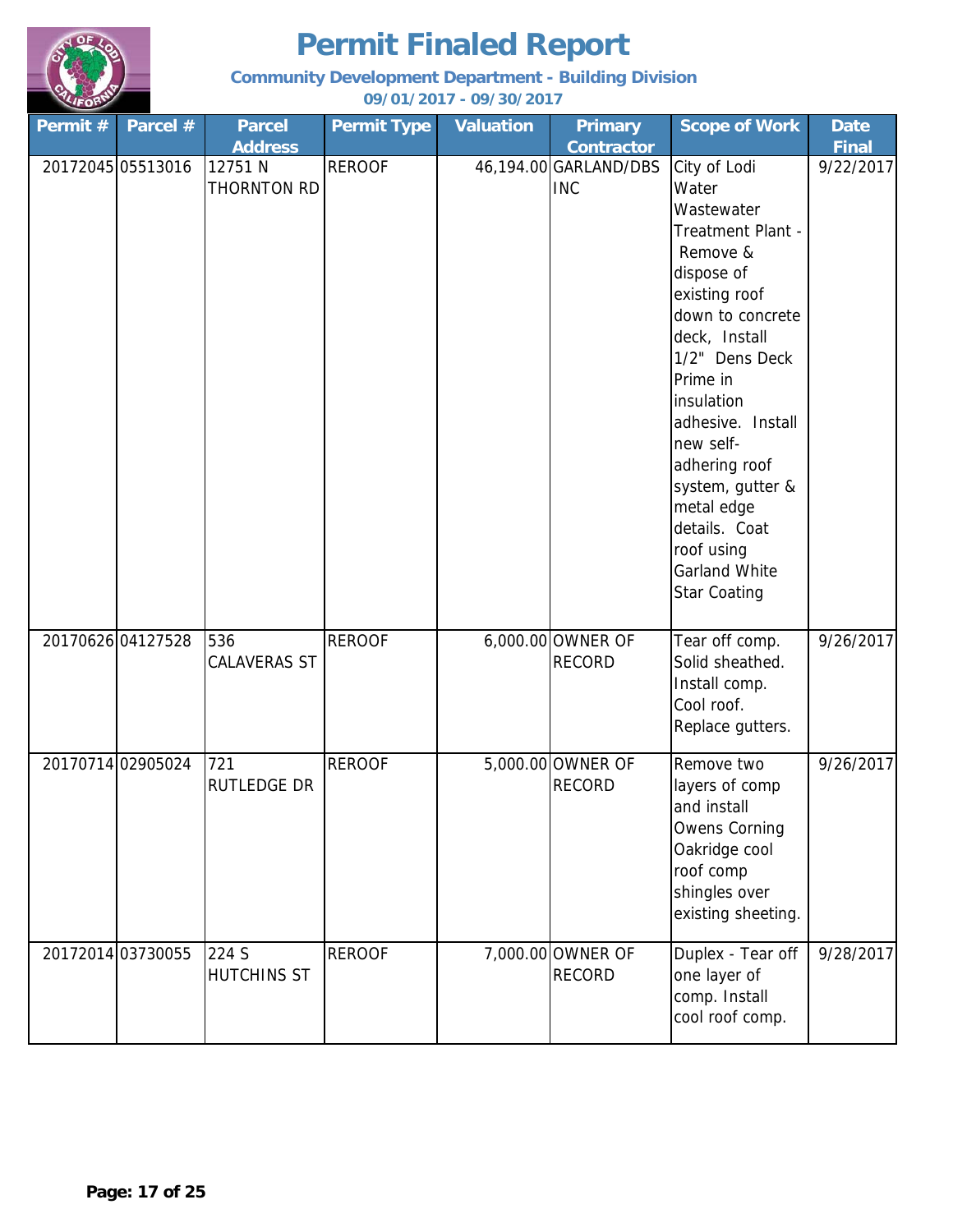

**Community Development Department - Building Division**

| Permit # | Parcel #          | <b>Parcel</b>                  | <b>Permit Type</b> | <b>Valuation</b> | <b>Primary</b>                                         | <b>Scope of Work</b>                                                                                                                                               | <b>Date</b>  |
|----------|-------------------|--------------------------------|--------------------|------------------|--------------------------------------------------------|--------------------------------------------------------------------------------------------------------------------------------------------------------------------|--------------|
|          |                   | <b>Address</b>                 |                    |                  | <b>Contractor</b>                                      |                                                                                                                                                                    | <b>Final</b> |
|          | 20171138 03302411 | 501<br>KENSINGTON<br><b>WY</b> | <b>RESADDRP</b>    | 30,000.00 LISA M | <b>JENNINGS</b><br><b>GENERAL</b><br>CONTRACTOR        | Convert<br>remaining shop<br>space into<br>habitable space<br>(bedroom/bath<br>combination)                                                                        | 9/5/2017     |
|          | 2017096204719116  | 241 E<br><b>HILBORN ST</b>     | <b>RESADDRP</b>    |                  | 594.00 HIGHLANDS<br><b>DIVERSIFIED</b><br>INC.         | @241 1/2 E.<br>Hilborn street -<br>Install R-38<br>insulation in<br>ceiling                                                                                        | 9/6/2017     |
|          | 2017134802723025  | 2117<br><b>SUNWEST DR</b>      | <b>RESADDRP</b>    |                  | 29,000.00 LOCKEFORD<br><b>ROOFING</b>                  | Tear off shake.<br>Install 7/16 OSB.<br>Install comp.<br>Install R-38<br>insulation                                                                                | 9/6/2017     |
|          | 20171918 02944037 | 716 LIVE OAK<br><b>WY</b>      | <b>RESADDRP</b>    |                  | 500.00 MANDAL<br><b>CONSTRUCTIO</b><br>N INC.          | Replace 1 back<br>door - like for like                                                                                                                             | 9/6/2017     |
|          | 20163410 03727036 | 426 W ELM ST                   | <b>RESADDRP</b>    |                  | 4,000.00 OWNER OF<br><b>RECORD</b>                     | Add appx 310 sq<br>ft covered patio                                                                                                                                | 9/8/2017     |
|          | 2017105204315007  | <b>544 E OAK ST</b>            | <b>RESADDRP</b>    |                  | 2,530.00 HOME DEPOT<br>USA INC.                        | Replace 4 living<br>room windows -<br>like for like.                                                                                                               | 9/8/2017     |
|          | 20171919 03518013 | 426 HOWARD<br><b>ST</b>        | <b>RESADDRP</b>    |                  | 5,100.00 MANDAL<br>CONSTRUCTIO windows and 1<br>N INC. | Replace 6<br>patio door - like<br>for like                                                                                                                         | 9/8/2017     |
|          | 2017146203523024  | 426<br><b>WESTWOOD</b><br>AV   | <b>RESADDRP</b>    | 8,900.00 MIKITA  | <b>CONSTRUCTIO</b><br>N                                | Kitchen remodel.<br>Remove and<br>replace kitchen<br>cabinets and<br>countertops and<br>add kitchen<br>island. Add 5<br>LED can lights<br>and 2 pendant<br>lights. | 9/11/2017    |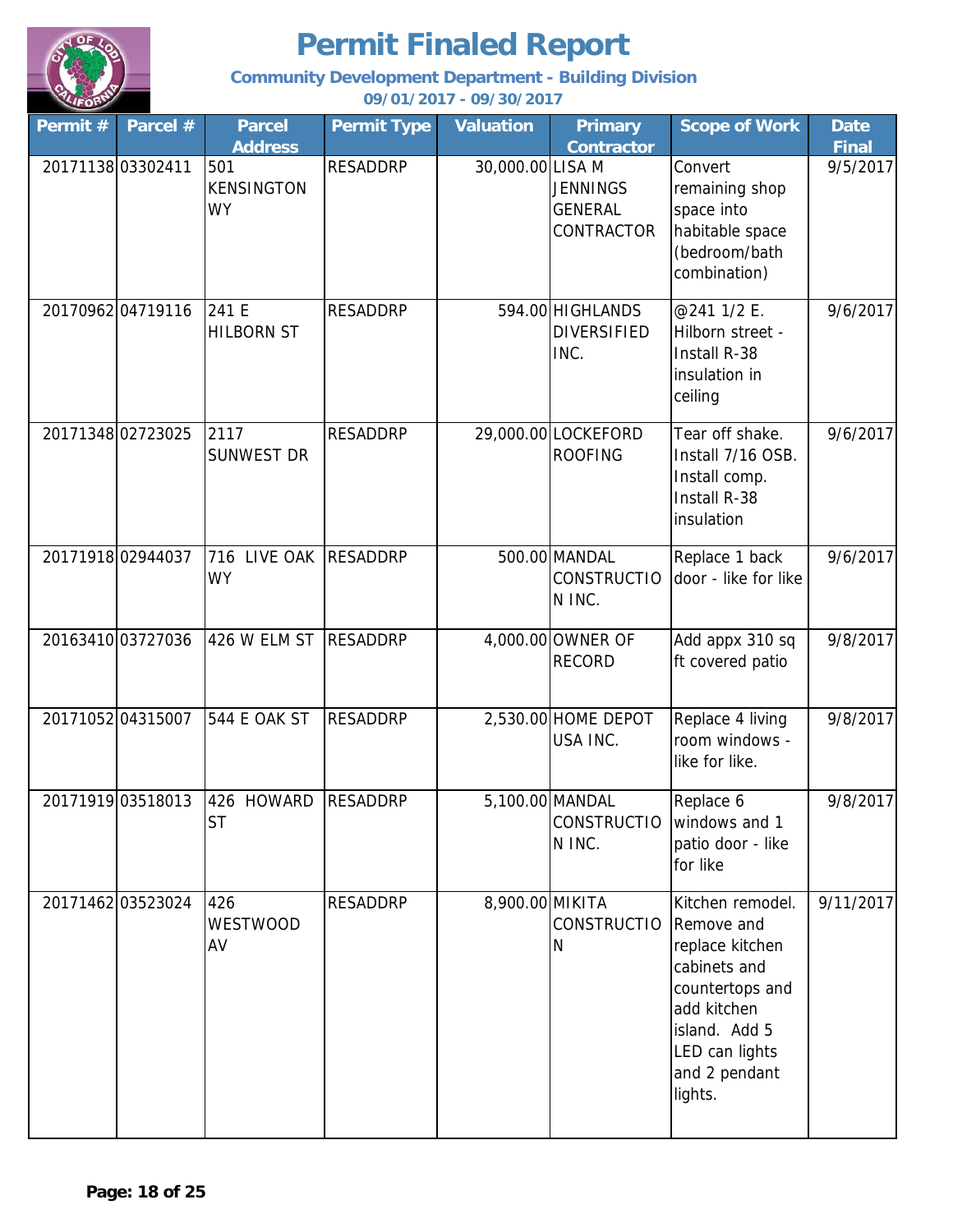

**Community Development Department - Building Division**

| Permit # | Parcel #          | <b>Parcel</b><br><b>Address</b>        | <b>Permit Type</b> | <b>Valuation</b>  | <b>Primary</b><br><b>Contractor</b>                                   | <b>Scope of Work</b>                                                                                                                                          | <b>Date</b><br><b>Final</b> |
|----------|-------------------|----------------------------------------|--------------------|-------------------|-----------------------------------------------------------------------|---------------------------------------------------------------------------------------------------------------------------------------------------------------|-----------------------------|
|          | 20171950 04127613 | 468 MURRAY<br><b>ST</b>                | <b>RESADDRP</b>    |                   | 6,500.00 TIRADO'S<br><b>HEATING AND</b><br><b>AIR</b><br>CONDITIONING | <b>HVAC</b> package<br>unit on roof cut-<br>lin                                                                                                               | 9/11/2017                   |
|          | 20171894 03113023 | 1000<br><b>WINDSOR DR</b>              | <b>RESADDRP</b>    | 13,860.00 BAKER   | ROOFING CO                                                            | Install comp over<br>(1) layer of<br>existing comp.<br>Install R-38<br>insulation in attic                                                                    | 9/12/2017                   |
|          | 20171845 05842023 | 1923<br><b>PROVIDENCE</b><br><b>WY</b> | <b>RESADDRP</b>    | 5,850.00 Green    | Technology<br>Windows and<br>Doors                                    | Replace (10)<br>windows and (1)<br>sliding door. Like<br>for like.                                                                                            | 9/12/2017                   |
|          | 2017096103505010  | 1922 AYERS<br>AV                       | <b>RESADDRP</b>    |                   | 960.00 HIGHLANDS<br><b>DIVERSIFIED</b><br>INC.                        | Install R-38<br>insulation in<br>ceiling                                                                                                                      | 9/13/2017                   |
|          | 2017083303111024  | 900<br>CARDINAL ST                     | <b>RESADDRP</b>    |                   | 4,000.00 MAZZERA'S<br><b>APPLIANCE</b><br>INC.                        | Replace (7)<br>windows and (1)<br>patio door. like<br>for like                                                                                                | 9/13/2017                   |
|          | 2017200302720030  | 864<br>WIGHTMAN DR                     | <b>RESADDRP</b>    | 18,750.00 NOBLE H | <b>BROWN</b><br><b>ROOFING CO</b>                                     | Tear off shake.<br>Install 7/16 OSB<br>Install comp. R-<br>38 exists in attic                                                                                 | 9/13/2017                   |
|          | 20171922 03513205 | 1900 W<br><b>WALNUT ST</b>             | <b>RESADDRP</b>    |                   | 8,500.00 STEPHEN<br><b>JUMP</b><br><b>CONSTRUCTIO</b><br>N            | Replace water<br>heater in garage.<br>Install exhaust<br>fan in hall bath.<br>Tear off wood<br>shake roof.<br>Install 7/16 OSB.<br>Install comp.<br>Cool Roof | 9/14/2017                   |
|          | 20170834 02952028 | 139<br>BOXWOOD CT                      | <b>RESADDRP</b>    |                   | 2,000.00 MAZZERA'S<br>APPLIANCE<br>INC.                               | Replace (1) patio<br>door in living<br>room                                                                                                                   | 9/14/2017                   |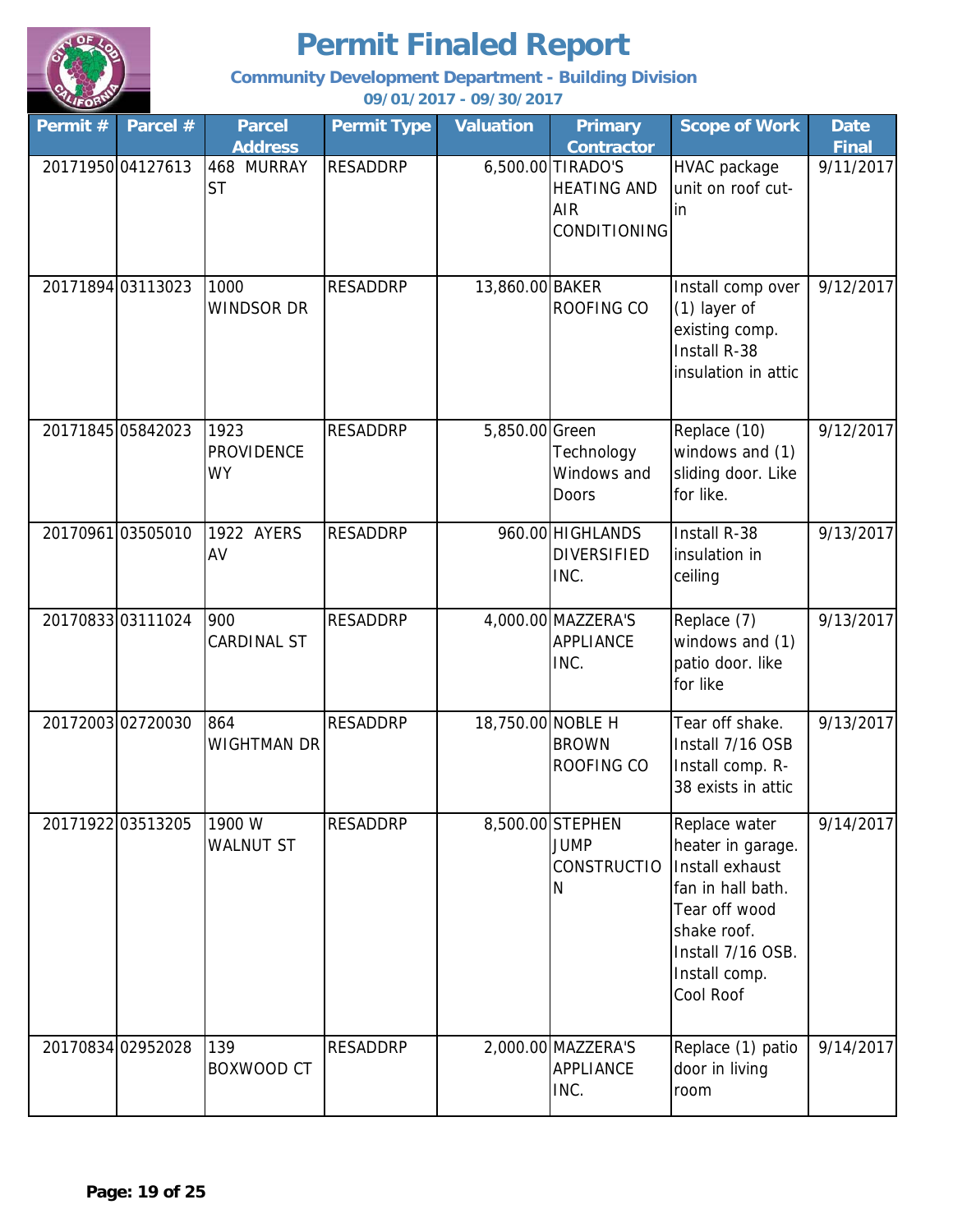

**Community Development Department - Building Division**

| Permit $#$ | Parcel #          | <b>Parcel</b><br><b>Address</b>   | <b>Permit Type</b> | <b>Valuation</b> | <b>Primary</b><br><b>Contractor</b>                             | <b>Scope of Work</b>                                                                                                   | <b>Date</b><br><b>Final</b> |
|------------|-------------------|-----------------------------------|--------------------|------------------|-----------------------------------------------------------------|------------------------------------------------------------------------------------------------------------------------|-----------------------------|
|            | 20171868 06010001 | 2110<br><b>SCARBOROUG</b><br>H DR | <b>RESADDRP</b>    |                  | 1,100.00 OWNER OF<br><b>RECORD</b>                              | Unit #9 - Tear<br>out tub & replace<br>with shower<br>pan; replace old<br>shower valve;<br>install new tile<br>shower. | 9/14/2017                   |
|            | 2017056102918003  | 60 GARDEN<br><b>DR</b>            | <b>RESADDRP</b>    |                  | 1,075.00 HIGHLANDS<br><b>DIVERSIFIED</b><br>INC.                | Install R-38<br>ceiling insulation                                                                                     | 9/18/2017                   |
|            | 20171987 02916008 | 2041<br><b>JACKSON CT</b>         | <b>RESADDRP</b>    | 22,000.00        |                                                                 | Tear off tile.<br>Solid sheathed.<br>Install comp. R-<br>38 in attic                                                   | 9/21/2017                   |
|            | 20171997 06204330 | 1418 S<br><b>SCHOOL ST</b>        | <b>RESADDRP</b>    |                  | 1,001.00 HIGHLANDS<br><b>DIVERSIFIED</b><br>INC.                | Install R-38<br>Ceiling insulation                                                                                     | 9/21/2017                   |
|            | 20171384 06212001 | 445 E<br><b>ALMOND DR</b>         | <b>RESADDRP</b>    |                  | 500.00 MANDAL<br><b>CONSTRUCTIO</b><br>N INC.                   | Unit #50 -<br>Replacement of<br>front door - like<br>for like                                                          | 9/22/2017                   |
|            | 20171844 06003065 | 1410 SHERRY<br>СT                 | <b>RESADDRP</b>    |                  | 18,000.00 U S A BATH<br>CALIFORNIA<br><b>REMODELING</b><br>INC. | Master bath tub<br>to shower<br>conversion<br>remove and<br>replace valve and<br>install new<br>exhasut fan.           | 9/22/2017                   |
|            | 20171855 04743031 | 924 LLOYD ST RESADDRP             |                    | 11,642.00 JUDSON | <b>ENTERPRISES</b><br>INC. DBA: K-<br><b>DESIGNERS</b>          | Replace (5)<br>windows and (2)<br>patio doors. Like<br>for like.                                                       | 9/22/2017                   |
|            | 20172127 04103018 | 334 PALM AV                       | <b>RESADDRP</b>    |                  | 8,480.00 BIG TREE<br>ROOFING AND<br><b>INSPECTIONS</b>          | Tear off 1 layer<br>of comp, install<br>new comp roof.<br>Existing<br>insulation is R-38<br>or higher.                 | 9/26/2017                   |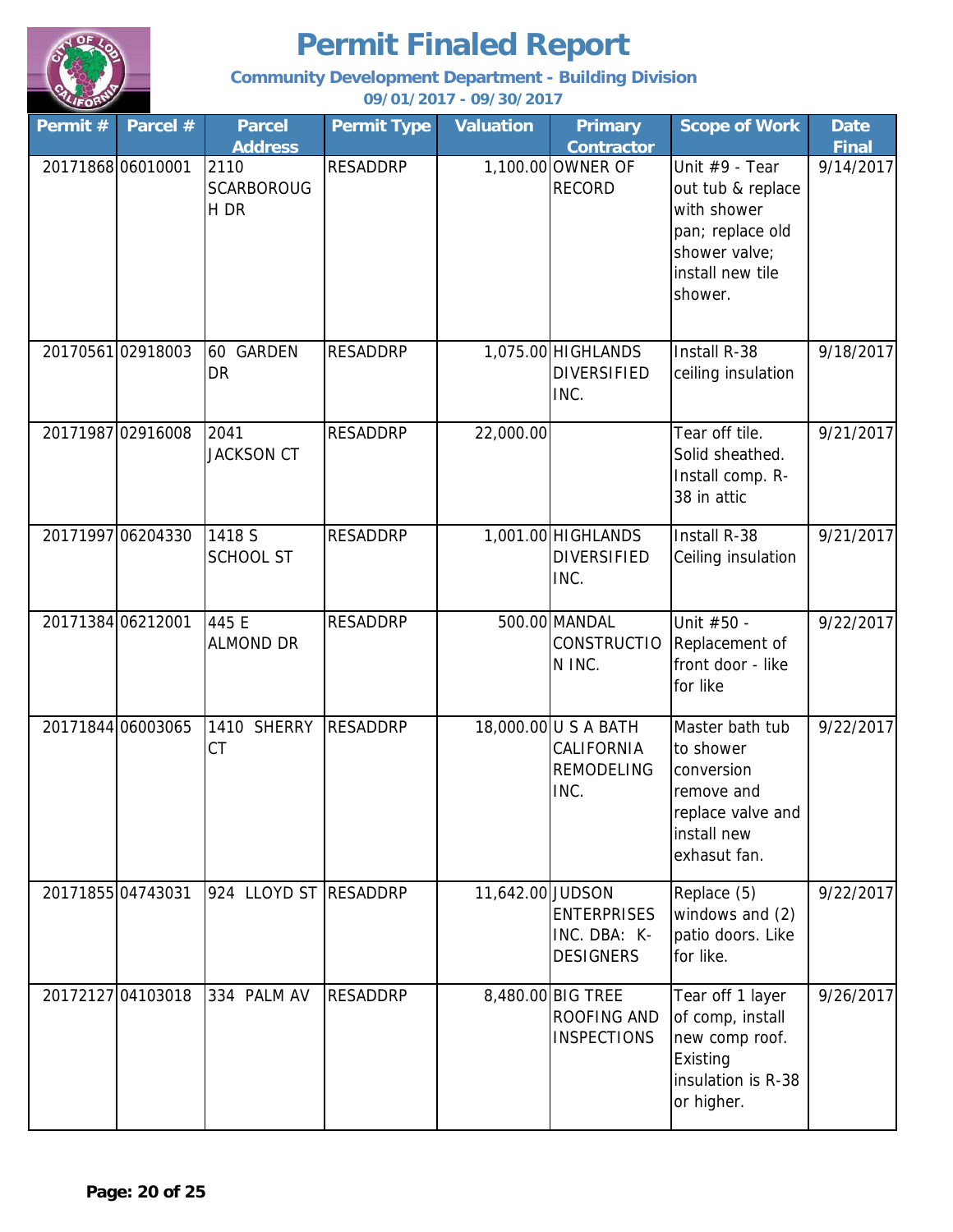

**Community Development Department - Building Division**

| Permit # | Parcel #          | <b>Parcel</b><br><b>Address</b> | <b>Permit Type</b> | <b>Valuation</b> | <b>Primary</b><br><b>Contractor</b> | <b>Scope of Work</b>                                                                                                            | <b>Date</b><br><b>Final</b> |
|----------|-------------------|---------------------------------|--------------------|------------------|-------------------------------------|---------------------------------------------------------------------------------------------------------------------------------|-----------------------------|
|          | 20162951 02955034 | 177<br><b>HEIRLOOM AV</b>       | <b>SFDDTACH</b>    |                  | 252,170.00 FCB HOMES                | New Single<br><b>Family Dwelling</b><br>3 bedrrom 2982<br>sq ft MP3B                                                            | 9/5/2017                    |
|          | 2016311005867034  | 163 LEBARON<br><b>BL</b>        | <b>SFDDTACH</b>    |                  | 240,405.00 FCB HOMES                | New Single<br><b>Family Dwelling</b><br>3 bedroom 2354<br>sq ft MP2C                                                            | 9/5/2017                    |
|          | 2016295302955039  | 3016<br><b>BELMONT DR</b>       | <b>SFDDTACH</b>    |                  | 253,443.00 FCB HOMES                | New Single<br><b>Family Dwelling</b><br>3 bedroom, 2995<br>sq ft MP302A                                                         | 9/6/2017                    |
|          | 20163108 05867004 | 2914 OLYMPIC<br>AV              | <b>SFDDTACH</b>    |                  | 258,189.00 FCB HOMES                | New Single<br><b>Family Dwelling</b><br>4 bedroom 2957<br>sq ft MP4B                                                            | 9/7/2017                    |
|          | 20163111 05867035 | LEBARON<br>157<br><b>BL</b>     | <b>SFDDTACH</b>    |                  | 258,189.00 FCB HOMES                | New Single<br><b>Family Dwelling</b><br>4 bedroom 2957<br>sq ft MP4B                                                            | 9/8/2017                    |
|          | 2016282104534001  | 1002 S<br><b>SCHOOL ST</b>      | <b>SFDDTACH</b>    | 183,423.00 PDD   | <b>CONSTRUCTIO</b><br>N, INC.       | New Single<br><b>Family Dwelling</b><br>4 bedroom                                                                               | 9/13/2017                   |
|          | 2016265802953022  | 191 JUBILEE<br>LN               | <b>SFDDTACH</b>    |                  | 284,666.00 FCB HOMES                | New Single<br><b>Family Dwelling</b><br>4 bedroom, 3203<br>sq ft, MP102C,<br><b>Fire Sprinklers</b><br>on a separate<br>permit. | 9/13/2017                   |
|          | 20162930 04534002 | 1006 S<br>SCHOOL ST             | <b>SFDDTACH</b>    | 179,095.00 PDD   | <b>CONSTRUCTIO</b><br>N, INC.       | New Single<br><b>Family Dwelling</b><br>3 bedroom, 2181<br>sq ft, MP2B.                                                         | 9/13/2017                   |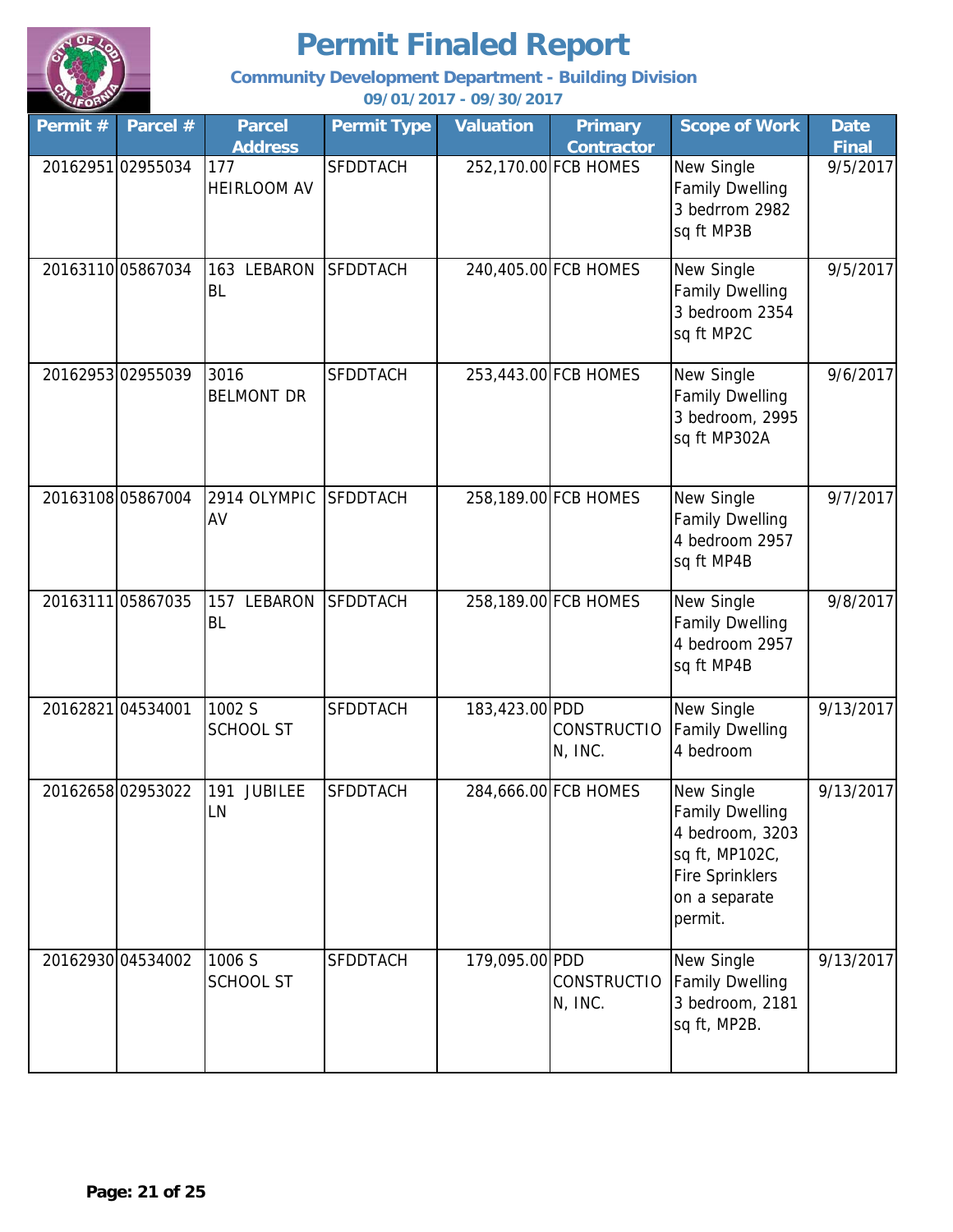

**Community Development Department - Building Division**

| Permit # | Parcel #          | <b>Parcel</b><br><b>Address</b> | <b>Permit Type</b> | <b>Valuation</b> | <b>Primary</b><br><b>Contractor</b> | <b>Scope of Work</b>                                                   | <b>Date</b><br><b>Final</b> |
|----------|-------------------|---------------------------------|--------------------|------------------|-------------------------------------|------------------------------------------------------------------------|-----------------------------|
|          | 20162934 04534005 | 1018 S<br><b>SCHOOL ST</b>      | <b>SFDDTACH</b>    | 179,095.00 PDD   | <b>CONSTRUCTIO</b><br>N, INC.       | New Single<br><b>Family Dwelling</b><br>3 bedroom, 2181<br>sq ft MP2A  | 9/13/2017                   |
|          | 20162937 04534007 | 1026 S<br><b>SCHOOL ST</b>      | <b>SFDDTACH</b>    | 179,095.00 PDD   | <b>CONSTRUCTIO</b><br>N, INC.       | New Single<br><b>Family Dwelling</b><br>3 bedroom 2181<br>sq ft MP2B   | 9/13/2017                   |
|          | 20162938 04534008 | 1030 S<br><b>SCHOOL ST</b>      | <b>SFDDTACH</b>    | 179,095.00 PDD   | <b>CONSTRUCTIO</b><br>N, INC.       | New Single<br><b>Family Dwelling</b><br>3 bedroom 2181<br>sq ft MP2A   | 9/13/2017                   |
|          | 20162940 04534003 | 1010 S<br><b>SCHOOL ST</b>      | <b>SFDDTACH</b>    | 167,307.00 PDD   | <b>CONSTRUCTIO</b><br>N, INC.       | New Single<br><b>Family Dwelling</b><br>3 bedroom, 2002<br>sq ft, Mp1A | 9/13/2017                   |
|          | 20162941 04534004 | 1014 S<br><b>SCHOOL ST</b>      | <b>SFDDTACH</b>    | 167,307.00 PDD   | <b>CONSTRUCTIO</b><br>N, INC.       | New Single<br><b>Family Dwelling</b><br>3 bedroom 2002<br>sq ft MP1B   | 9/13/2017                   |
|          | 20162942 04534006 | 1022 S<br><b>SCHOOL ST</b>      | <b>SFDDTACH</b>    | 167,307.00 PDD   | <b>CONSTRUCTIO</b><br>N, INC.       | New Single<br><b>Family Dwelling</b><br>3 bedroom 2002<br>sq ft MP 1A  | 9/13/2017                   |
|          | 20162943 04534009 | 1034 S<br><b>SCHOOL ST</b>      | <b>SFDDTACH</b>    | 167,307.00 PDD   | <b>CONSTRUCTIO</b><br>$N$ , INC.    | New Single<br><b>Family Dwelling</b><br>3 bedroom, 2002<br>sq ft MP1B  | 9/13/2017                   |
|          | 2016311205867052  | 156 LEBARON<br>BL               | <b>SFDDTACH</b>    |                  | 204,828.00 FCB HOMES                | New Single<br><b>Family Dwelling</b><br>3 bedroom, 2369<br>sq ft MP3B  | 9/18/2017                   |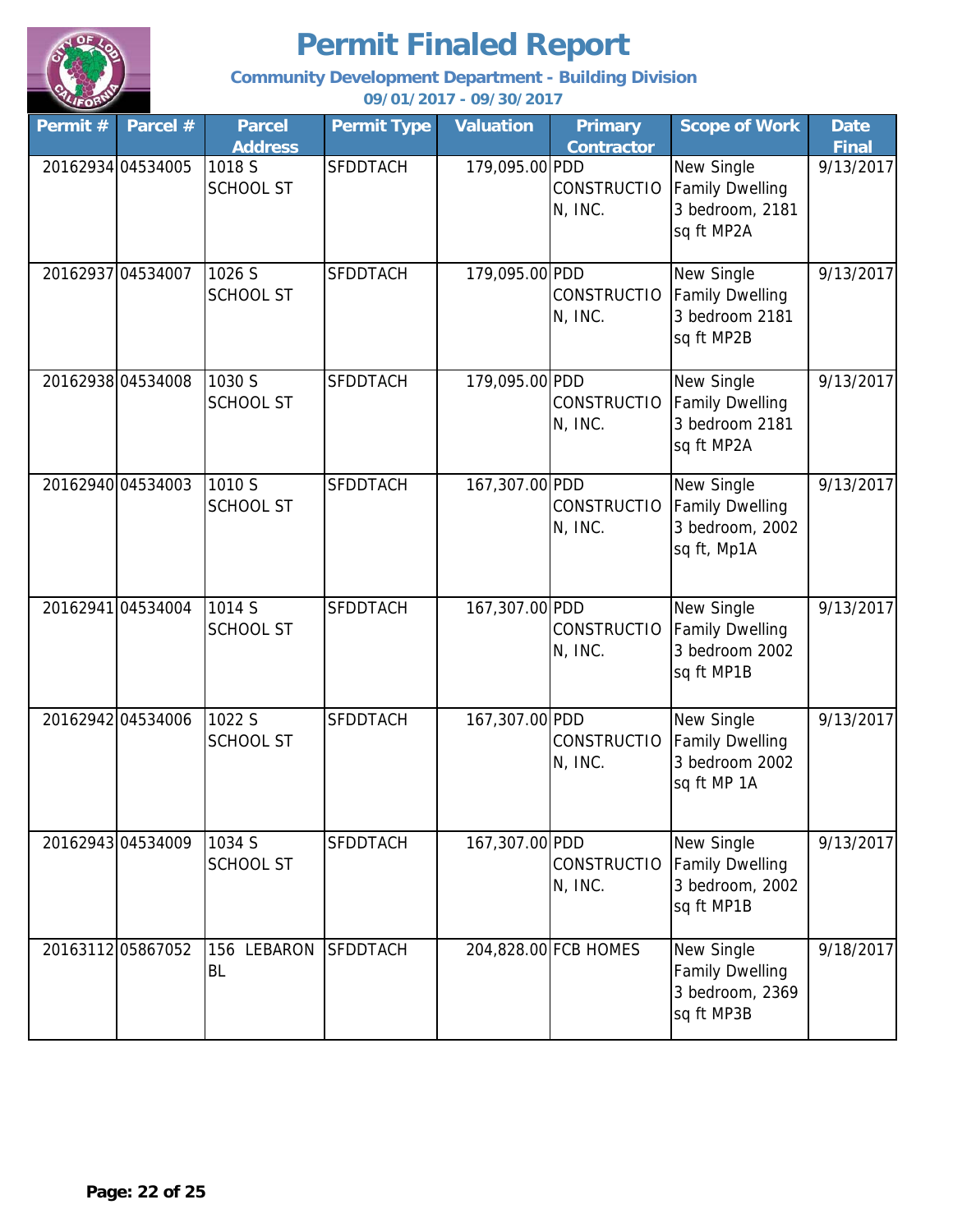

**Community Development Department - Building Division**

| Permit $#$ | Parcel #          | <b>Parcel</b>              | <b>Permit Type</b> | <b>Valuation</b> | <b>Primary</b>          | <b>Scope of Work</b>                                                                                                       | <b>Date</b>  |
|------------|-------------------|----------------------------|--------------------|------------------|-------------------------|----------------------------------------------------------------------------------------------------------------------------|--------------|
|            |                   | <b>Address</b>             |                    |                  | <b>Contractor</b>       |                                                                                                                            | <b>Final</b> |
|            | 20162554 02744019 | 1207<br><b>BARBERA CT</b>  | <b>SFDDTACH</b>    |                  | 275,000.00 GRUPE HOMES  | New Single<br><b>Family Dwelling</b><br>3 bedroom MP1B<br>2567 sq ft. Fire<br>Sprinklers to be<br>on a separate<br>permit. | 9/18/2017    |
|            | 20162823 02956060 | 3040<br>CELEBRATION<br>DR  | <b>SFDDTACH</b>    |                  | 234,461.00 FCB HOMES    | New Single<br><b>Family Dwelling</b><br>3 bedroom 2695<br>sq ft MP203D                                                     | 9/19/2017    |
|            | 20163113 05867053 | 162 LEBARON<br><b>BL</b>   | <b>SFDDTACH</b>    |                  | 204,828.00 FCB HOMES    | New Single<br><b>Family Dwelling</b><br>3 bedroom 2369<br>sq ft MP3C                                                       | 9/19/2017    |
|            | 20163070 05867056 | 3021 OLYMPIC<br>AV         | <b>SFDDTACH</b>    |                  | 202,935.00 FCB HOMES    | New Single<br><b>Family Dwelling</b><br>3 bedroom, 2354<br>sq ft MP2B                                                      | 9/22/2017    |
| 20162397   |                   | 531 DAISY<br><b>AVENUE</b> | <b>SFDDTACH</b>    | 183,684.00 HOAG  | <b>CONSTRUCTIO</b><br>Ν | Construction of<br>new 3<br>bedroom/2<br>bathroom home<br>with attached 2<br>car garage                                    | 9/25/2017    |
|            | 2016307205867054  | 3009 OLYMPIC<br>AV         | <b>SFDDTACH</b>    |                  | 186,220.00 FCB HOMES    | New Single<br><b>Family Dwelling</b><br>3 bedroom 2192<br>sq ft MP1A                                                       | 9/26/2017    |
|            | 20162826 02956061 | 3046<br>CELEBRATION<br>DR  | <b>SFDDTACH</b>    |                  | 226,746.00 FCB HOMES    | New Single<br><b>Family Dwelling</b><br>4 bedroom 2615<br>sq ft MP202C                                                     | 9/28/2017    |
|            | 20163071 05867055 | 3015 OLYMPIC<br>AV         | <b>SFDDTACH</b>    |                  | 258,189.00 FCB HOMES    | New Single<br><b>Family Dwelling</b><br>3 bedroom, 2957<br>sq ft MP4A                                                      | 9/28/2017    |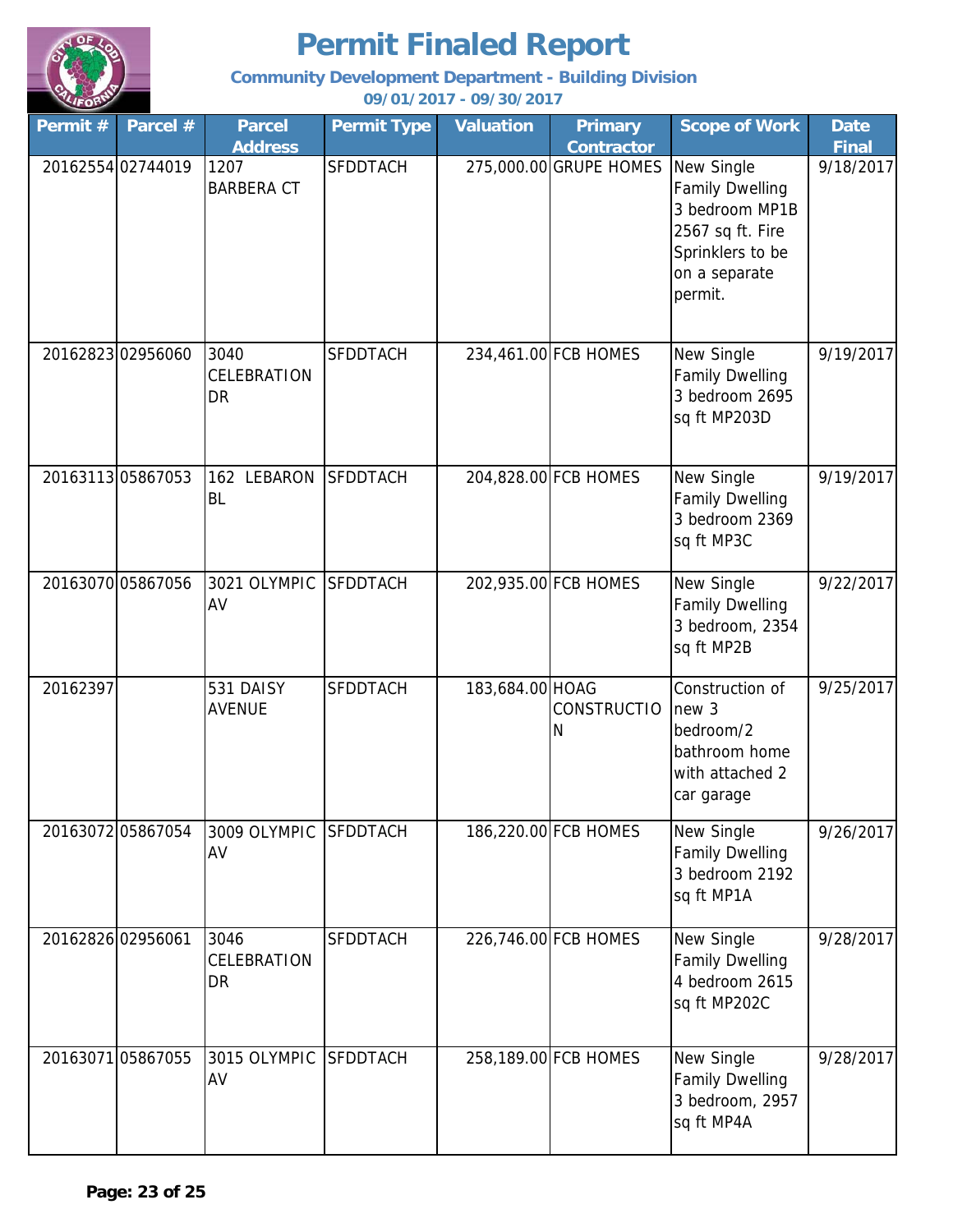

**Community Development Department - Building Division**

| Permit $#$ | Parcel #          | <b>Parcel</b><br><b>Address</b>       | <b>Permit Type</b> | <b>Valuation</b> | <b>Primary</b><br><b>Contractor</b>    | <b>Scope of Work</b>                                                                                                                                             | <b>Date</b><br><b>Final</b> |
|------------|-------------------|---------------------------------------|--------------------|------------------|----------------------------------------|------------------------------------------------------------------------------------------------------------------------------------------------------------------|-----------------------------|
|            | 20171790 02740011 | 333 S LOWER<br>SACRAMENT<br><b>RD</b> | <b>SIGN</b>        |                  | 6,200.00 GARYS SIGNS<br>AND SCREEN     | @369 S. Lower<br>Sac Rd., Now &<br>Zen Yoga -<br>Install 22" pan<br>channel letters &<br>271/2" logo mod.<br>All illuminated<br>by LED interior<br>illumination  | 9/13/2017                   |
|            | 20170841 03119030 | 501 W<br><b>KETTLEMAN LN</b>          | <b>SIGN</b>        |                  | 1,750.00 GARYS SIGNS<br>AND SCREEN     | Install (2) sets<br>illuminated<br>letters "Verizon"                                                                                                             | 9/13/2017                   |
|            | 2017157103104028  | 1949 W<br><b>KETTLEMAN LN</b>         | <b>SIGN</b>        |                  | 9,200.00 GARYS SIGNS<br>AND SCREEN     | <b>C&amp;H Financial</b><br>Services, Inc.<br>Suite 100 -<br>Install a 47" logo<br>& 18" reverse<br>pan channel<br>letters on<br>building's upper<br>fascia band | 9/18/2017                   |
|            | 20170787 01530006 | 2401 W<br><b>TURNER RD</b>            | <b>SIGN</b>        |                  | 9,000.00 MINA-TREE<br><b>SIGNS INC</b> | @ Suite #450 -<br>Installation of<br>illuminated wall<br>letters and logo -<br>Community<br>Medical Centers -                                                    | 9/19/2017                   |
|            | 2017078801530006  | 2401 W<br>TURNER RD                   | <b>SIGN</b>        |                  | 11,000.00 MINA-TREE<br>SIGNS INC       | @ Suite #470 -<br>Installation of<br>illuminated wall<br>letters and logo -<br>Community<br>Medical<br>Centers/California<br><b>WIC</b>                          | 9/19/2017                   |